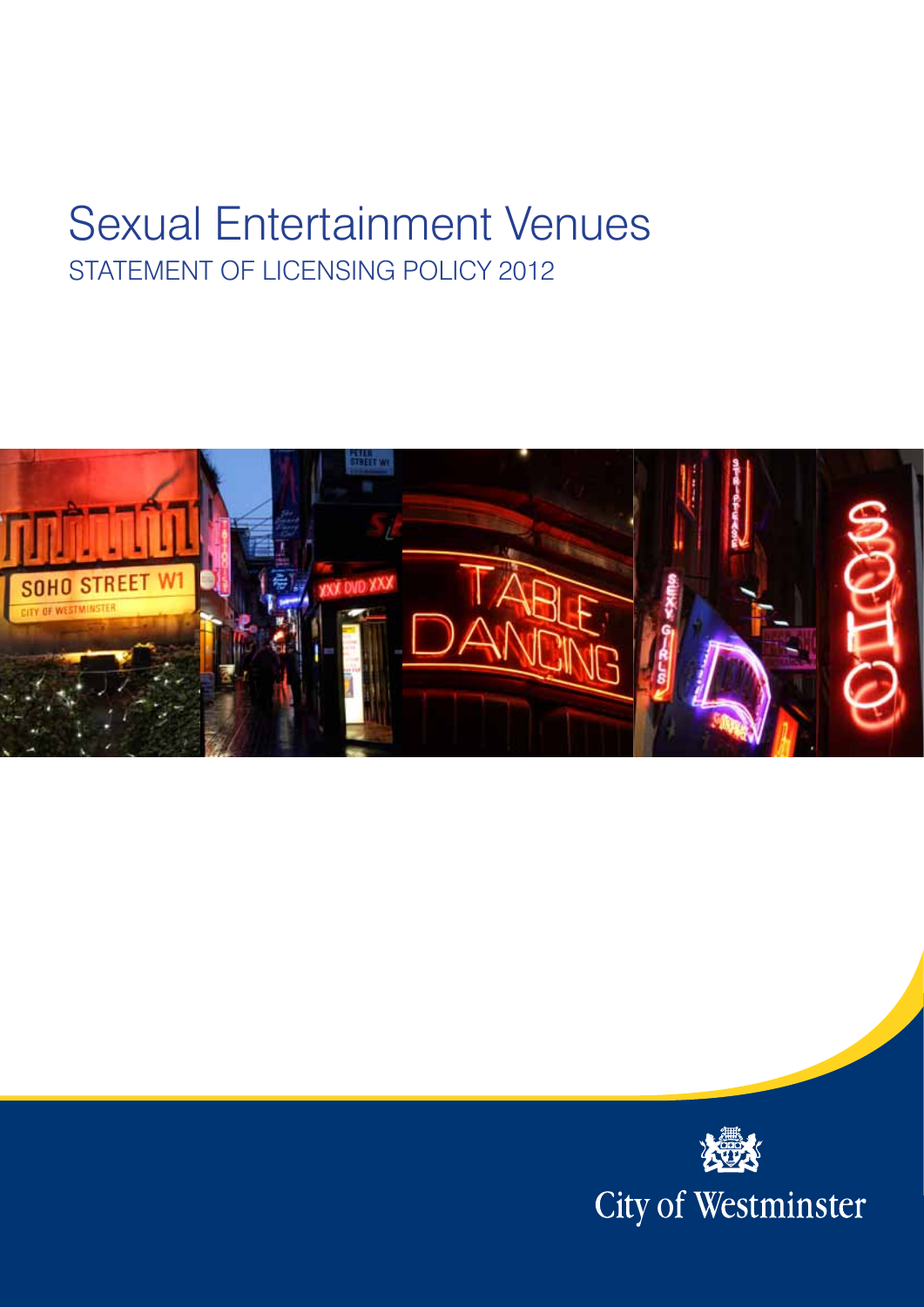This Statement of Licensing Policy of Westminster City Council, the Licensing Authority for the City of Westminster, was prepared in relation to the licensing of sexual entertainment venues under the Local Government (Miscellaneous Provisions) Act 1982 as amended. Publication of the policy was approved by the council on 02 February 2012.

This Policy is operative from 10 February 2012.

Version:

Document title: SEV - Statement of Licensing Policy Date: 1 February 2012 Produced by: City of Westminster City Planning Delivery Unit City Hall, 64 Victoria Street London SW1E 6QP Contact: Chris Wroe cwroe@westminster.gov.uk <sup>2</sup> 020 7641 5903 Fax: 020 7641 3050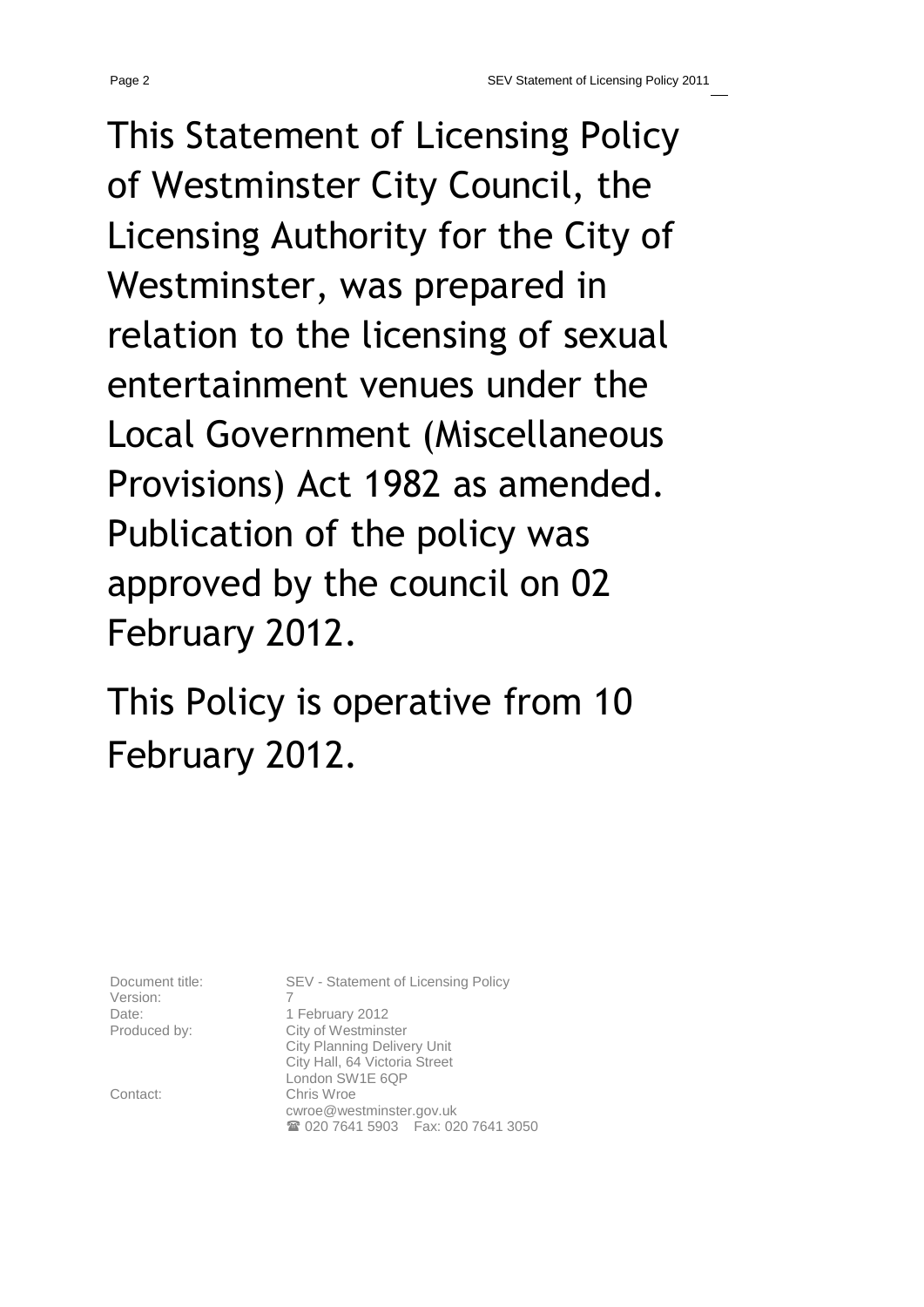# **CONTENTS**

| Policies relating to the suitability of an applicant to hold a licence, or                                                                          |
|-----------------------------------------------------------------------------------------------------------------------------------------------------|
| Policies relating to the number of sex entertainment venues that the council<br>considers appropriate in any particular locality within the city12  |
| Policies relating to the appropriateness of granting or renewing a sex<br>entertainment venue licence, having regard                                |
|                                                                                                                                                     |
| (ii) the use to which premises in the vicinity are put, and 17                                                                                      |
| (iii) the layout, character or condition of the premises in respect of which an                                                                     |
| A policy on hours during which licensable activity will be permitted at the<br>premises and the hours that the premises is permitted to be open. 21 |
| Conditions, management and compliance including the conduct and welfare of                                                                          |
|                                                                                                                                                     |
|                                                                                                                                                     |

# Licensing Policy vision statement:

"We want to make sure that Westminster continues to offer a wide choice of high quality and well managed entertainment and cultural venues within a safe, orderly and attractive environment; valued by those who live here, work here and come to visit."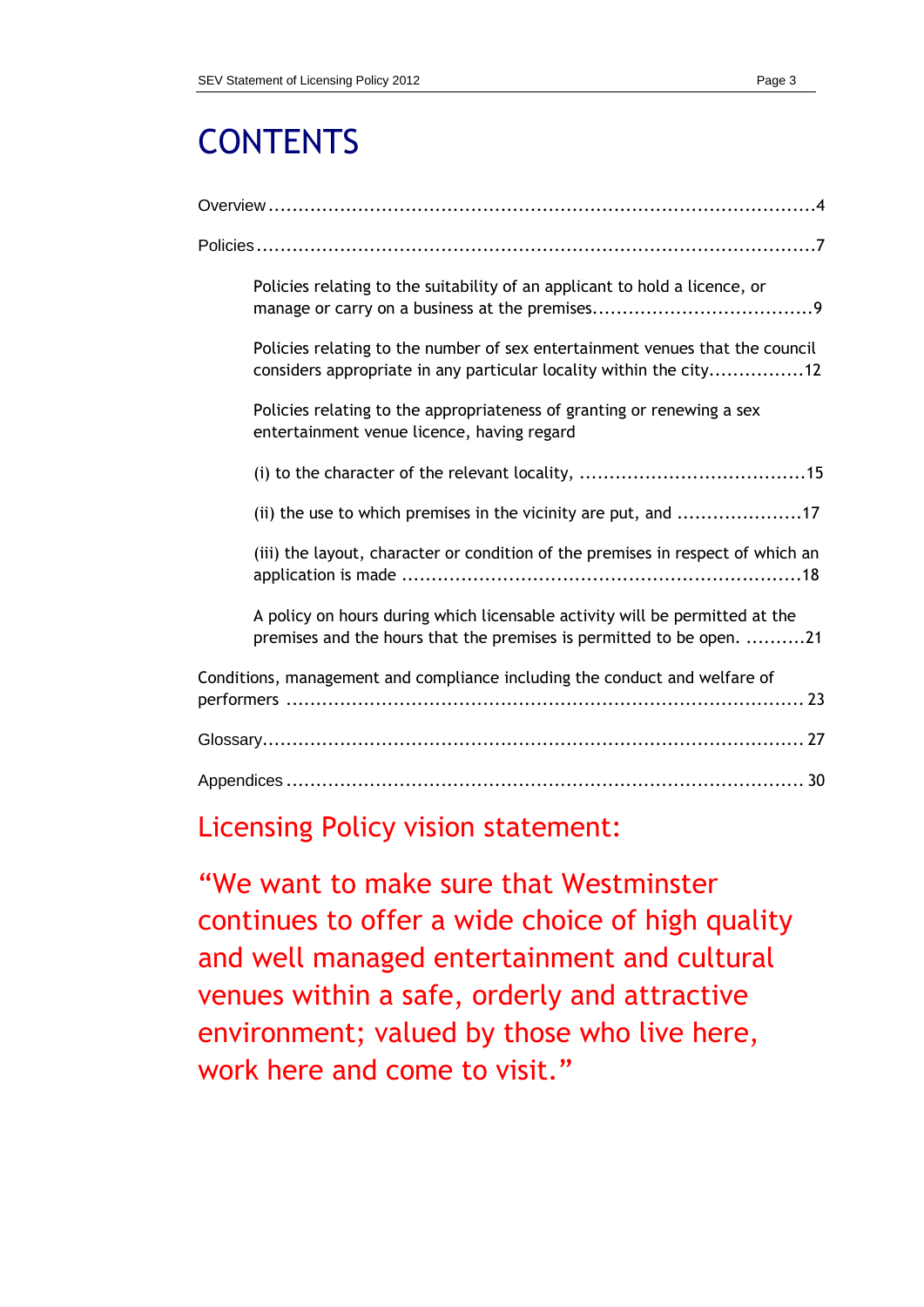# <span id="page-3-0"></span>**OVERVIEW**

# 1

# Strategy and Policy Objectives

- 1.1 The council has wide experience in regulating entertainment, including sexual entertainment. Licensed entertainment in Westminster contributes to London"s appeal to tourists and visitors as a vibrant city. The scale, the diversity and the concentration of entertainment in the West End are unique. The City of Westminster has more licensed premises than any other local authority in Britain; over 3,100. These include nearly 500 pubs, bars and wine bars, over 1,000 restaurants licensed to serve alcohol, 39 theatres and 136 night clubs and dance venues, and 25 premises providing sexual entertainment. There are many other premises which are licensed which include other cultural venues and shops. The entertainment industry brings cultural and financial benefits to the city, the nighttime element being estimated as having over 3500 firms with over more than £2.8 Bn of turnover and employing nearly 56,000 people. The council believes that good management of its vibrant entertainment industry and of the street environment within which it operates is essential to the continued success of central London and attracting a wide range of people who want to come here to work, to visit and to live.
- 1.2 The statutory Statement of Licensing Policy published under the Licensing Act 2003 sets out how the council as a Licensing Authority promotes the licensing objectives in the Licensing Act 2003 relating to the retail sale of alcohol, the supply of alcohol by a club, the provision of regulated entertainment, and the provision of late night refreshment.
- 1.3 On  $4<sup>th</sup>$  April 2011 the council passed a resolution that Schedule 3 of the Local Government (Miscellaneous Provisions) Act 1982 as amended by the Policing and Crime Act 2009 be adopted, with effect from 1<sup>st</sup> October 2011. The effect of passing this resolution is to require sexual entertainment venues to be licensed under the 1982 Act. A licence issued by the council may last for up to 1 year and, subject to these policies, may be renewed annually.

A sexual entertainment venue is defined as any premises where "relevant entertainment" is provided before a live audience for the financial gain of the organiser or the entertainer.

"Relevant entertainment" in this context is;

- (a) any live performance; or
- (b) any live display of nudity;

which is of such a nature that, ignoring financial gain, it must reasonably be assumed to be provided solely or principally for the purpose of sexually stimulating any member of the audience (whether by verbal or other means).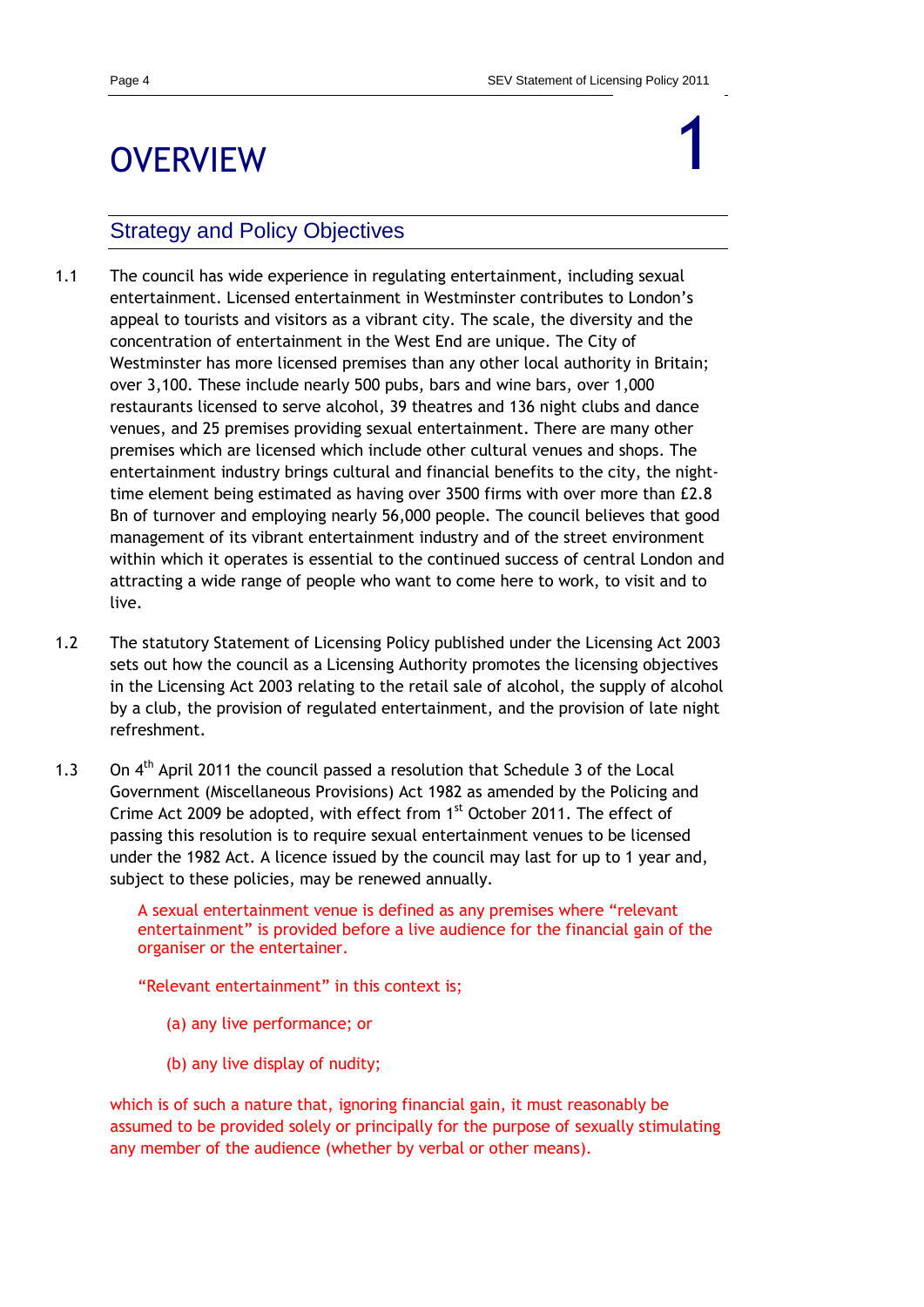- 1.4 However, the 1982 Act states that the following are not sexual entertainment venues for the purposes of the Act
	- a. sex cinemas and sex shops
	- b. premises at which the provision of relevant entertainment set out paragraph 1.3 above is such that , at the time in question and including any relevant entertainment which is so provided at that time
		- i. there have not been more than eleven occasions on which relevant entertainment has been so provided which fall (wholly or partly) within the period of 12 months ending with that time;
		- ii. no such occasions have lasted for more than 24 hours; and
		- iii. no such occasion has begun within the period of one month beginning with the end of any previous occasion on which relevant entertainment has been provided (whether or not that previous occasion falls within the 12 month period mentioned in sub-paragraph i);
	- c. premises specified or described in an order made by the relevant national authority.
- 1.5 This policy sets out the council"s approach to the regulation of sexual entertainment premises under the Local Government (Miscellaneous Provisions) Act 1982 as amended, (the 1982 Act). This policy should be read with reference to the statutory Statement of Licensing Policy published under the Licensing Act 2003, (the 2003 Act), and the relevant related strategies and initiatives referred to in it, particularly where premises are regulated under both the 1982 Act and the 2003 Act.
- 1.6 The aim of this policy is to promote the 4 licensing objectives identified in the 2003 Act, and also to promote the improvement in the character and function of the city, or areas of it.
- 1.7 The aims and objectives of this policy are therefore to promote;
	- a. prevention of crime and disorder
	- b. public safety
	- c. prevention of public nuisance
	- d. protection of children from harm
	- e. improvement in the character and function of the city, or areas of it
- 1.8 The council will always consider the individual circumstances of each application made under the 1982 Act. It may make exceptions to its own policies where it is appropriate to do so and it will give reasons for doing this.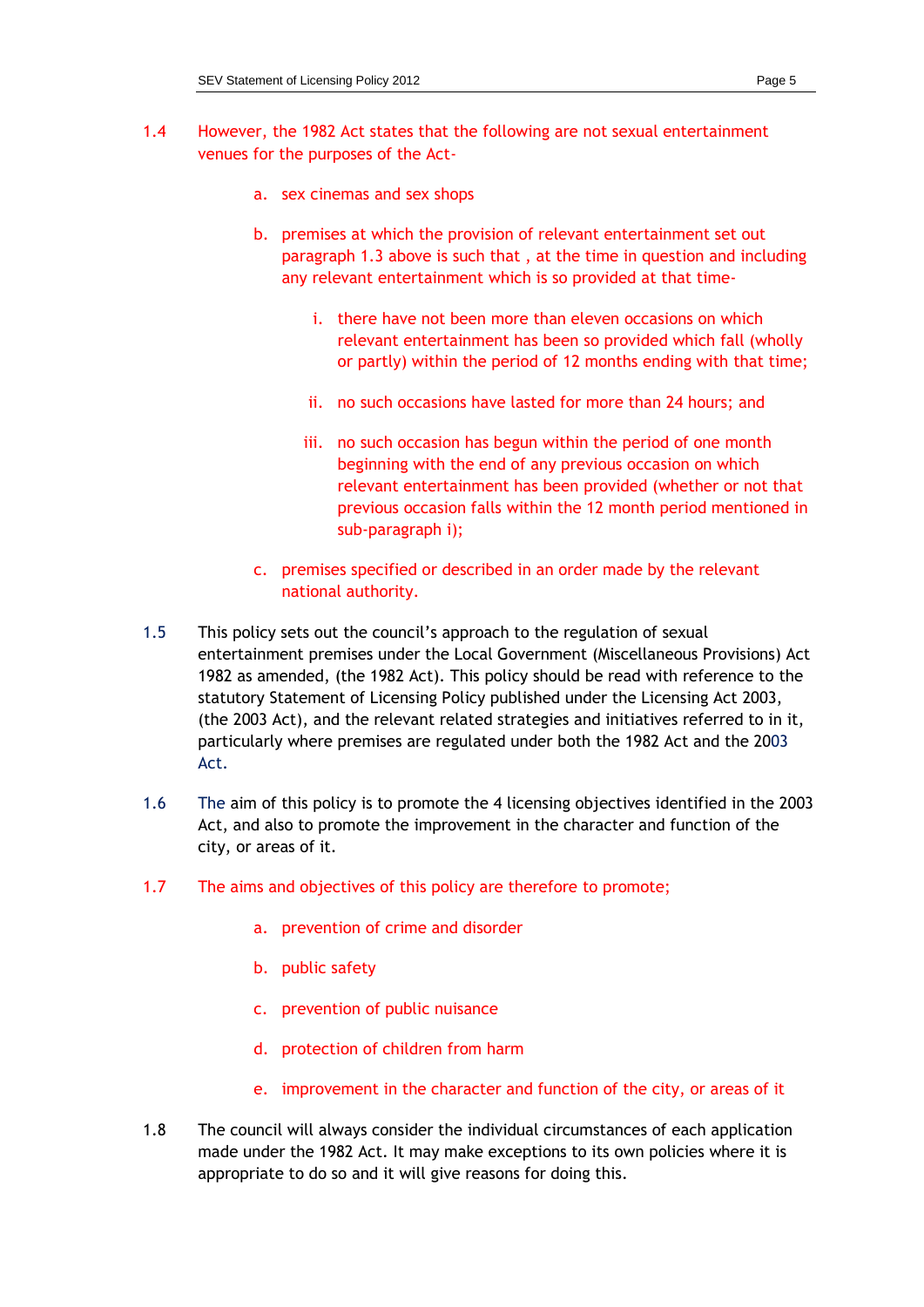1.9 This Statement of Licensing Policy does not undermine the right of any individual to apply under the terms of the 1982 Act and have any such application considered on its individual merits. The way that the council has delegated authority to determine applications is shown at Appendix 1.

### Related strategies and initiatives

1.10 The council has adopted a variety of strategies to protect and promote Westminster"s status as a world class city. These are outlined in Appendix 5 of the statutory Statement of Licensing Policy published under the 2003 Act. The council has taken initiatives to prevent anti-social behaviour, noise, and degradation of the street environment. These problems are often associated with late night entertainment. A combination of licensing and planning powers, and effective management of the street environment, is required to tackle these problems.

### Other relevant legislation

- 1.11 Many other statutory requirements apply to licensed premises including those relating to fire safety, planning, building control, public health, food hygiene, and trading standards, and the council must also have regard to its duties under Section 17 of the Crime and Disorder Act 1998, to prevent crime and disorder. Other examples are outlined in Appendix 6 of the Statutory Statement of Licensing Policy published under the 2003 Act.
- 1.12 The council recognises the role of the planning regime in relation to entertainment premises and has developed policies which relate to development, including the use of buildings and land. Licensing of premises under the 1982 Act involves consideration of a different set of criteria, set out in this policy, including those relating to the management and operation of the premises The council recognises that different licensing and planning regimes may affect an individual premises and must be determined separately, however, in order to avoid duplication of effort and to ensure transparency of regulation, the council takes the view that applications for licences for premises should normally be for premises which have the relevant planning consent for the proposed licensed activity sought.
- 1.13 In determining licensing applications the council will have regard to related strategies of the council and other relevant legislation.
- 1.14 Following the adoption of the licensing provisions for sexual entertainment venues, the 1982 Act prescribes transitional arrangements for the determination of licence applications. The council approach to transitional applications is set out in Appendix 3.
- 1.15 Useful guidance on Sexual Entertainment Venues, issued by the Home Office, is available at [http://webarchive.nationalarchives.gov.uk/20100413151441/http://www.crimere](http://webarchive.nationalarchives.gov.uk/20100413151441/http:/www.crimereduction.homeoffice.gov.uk/crimereduction057a.pdf) [duction.homeoffice.gov.uk/crimereduction057a.pdf](http://webarchive.nationalarchives.gov.uk/20100413151441/http:/www.crimereduction.homeoffice.gov.uk/crimereduction057a.pdf)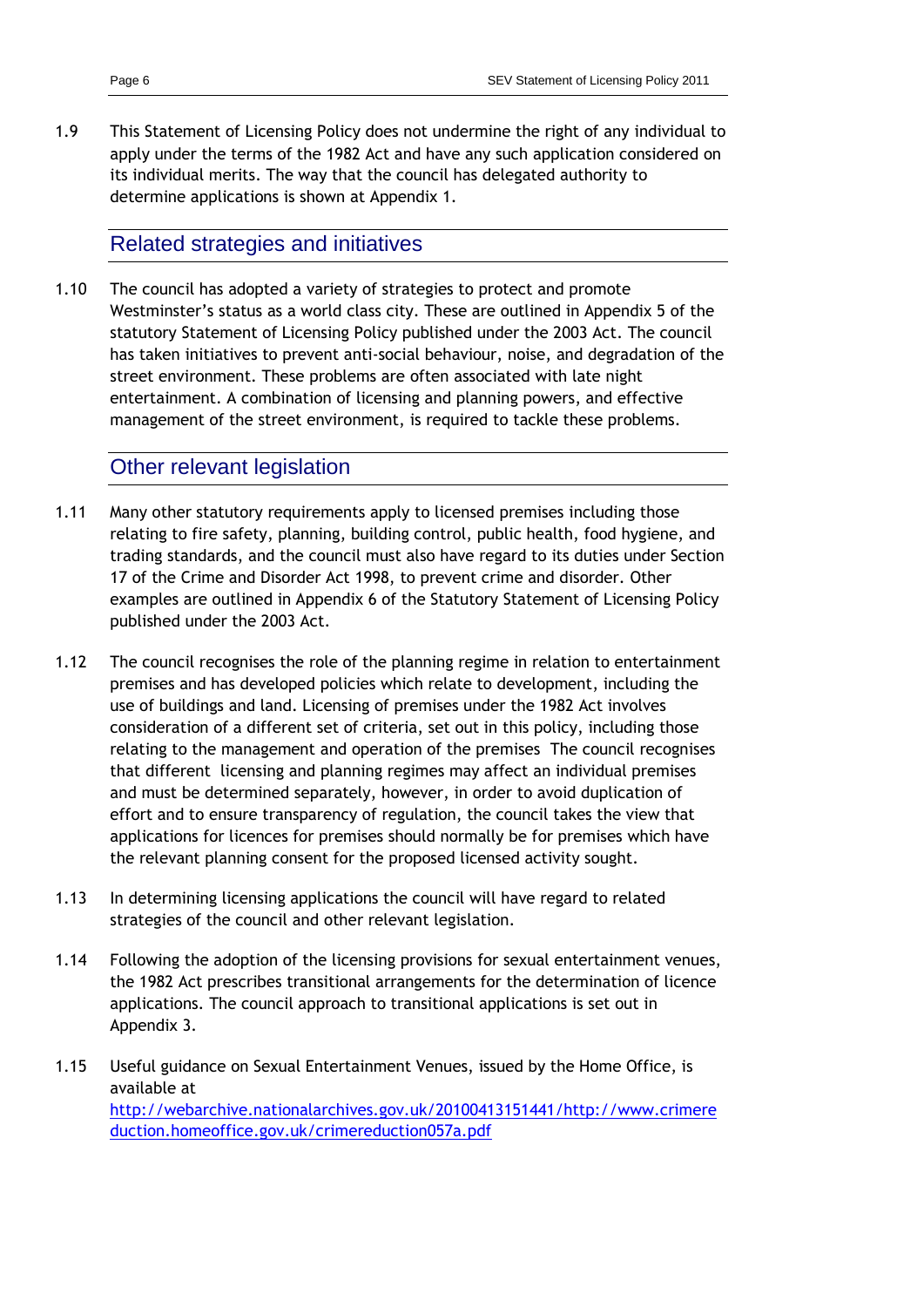# <span id="page-6-0"></span>POLICIES



# 2.1. Policy approach

- 2.1.1 The council has wide discretion on whether to grant applications for licences or variations to licences under the 1982 Act, and which may be subject to standard conditions and other conditions the council considers appropriate. There are five areas of policy included in this statement:
	- Policies relating to the suitability of an applicant to hold a licence,  $\bullet$ or manage or carry on a business at the premises.
	- Policies relating to the number of sex entertainment venues that the council considers appropriate in any particular locality within the city.
	- Policies relating to the appropriateness of granting or renewing a sex entertainment venue licence, having regard to the character of the relevant locality, the use to which premises in the vicinity are put, and the layout, character or condition of the venue in respect of which the application is made.
	- A policy on hours during which licensable activity will be permitted at the premises and the hours that the premises is permitted to be open.
	- Policies that relate to the management of sexual entertainment within a premises, including the conduct of performers.

It should be noted that the council has adopted Action Plans for the improvement of particular areas and may adopt other area improvement plans and strategies for local areas in future. The council will take such plans into account where relevant.

- 2.1.2 The council will continue to monitor the effect of the grant of licences on the licensing objectives set out in this policy.
- 2.1.3 The council will apply the relevant parts of these policies in relation to applications for new licences, the renewal of licences, variations to licences and transfers of licences.
- 2.1.4 The council recognises that because of the structure of the 1982 Act there is some overlap between the policies which have been developed, particularly in relation to the appropriateness of granting applications covered by policies NO1, LO1, LO2, and LO3. However, the council considers that these policies supplement one another and that the reasons given in relation to each of these policies support a consistent approach to promote the overall policy aims and objectives.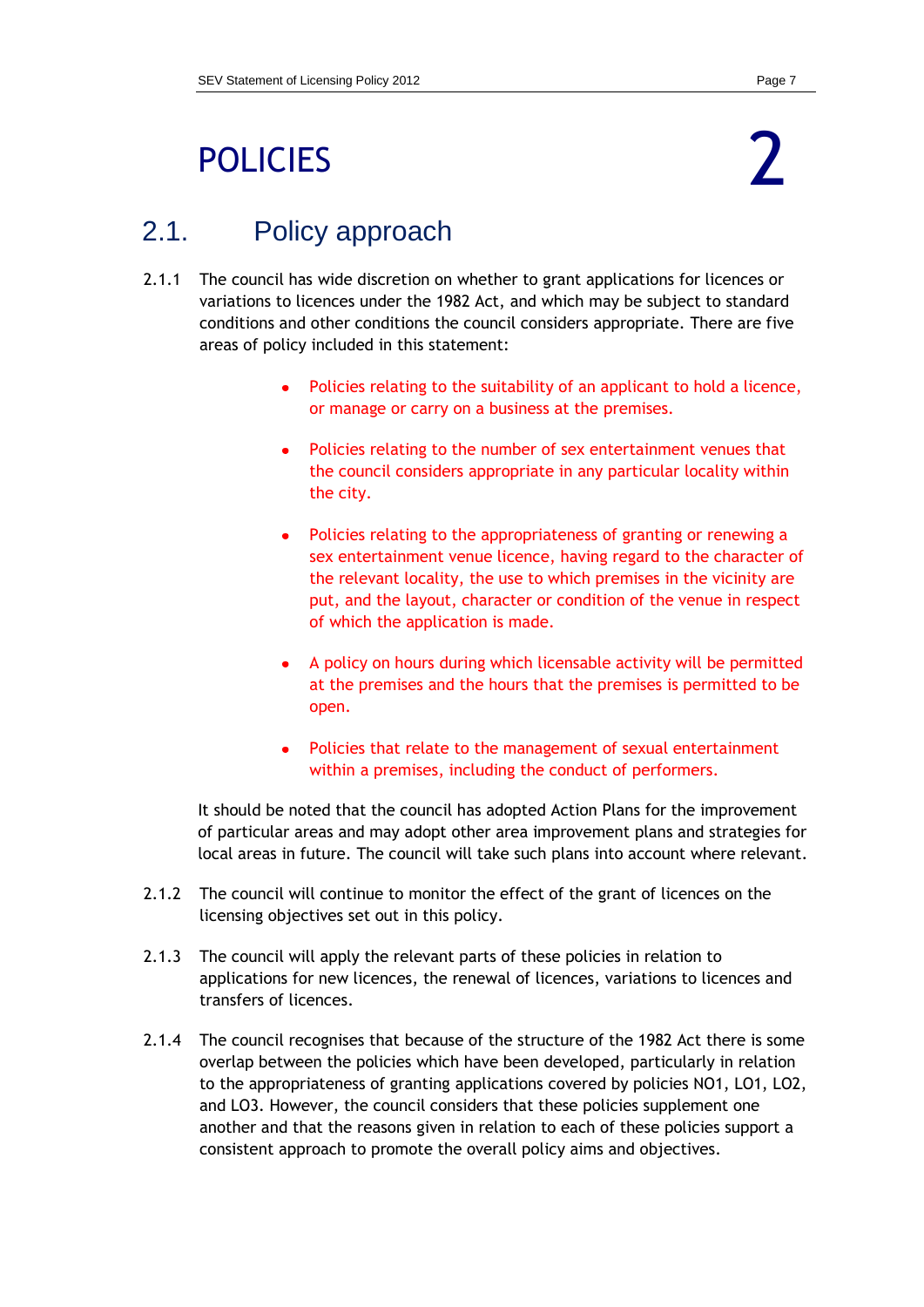### Premises operating prior to October 2011

- 2.1.5 Premises providing sexual entertainment have been licensed by the council for many years, under previous Public Entertainment legislation, and subsequently, under the Licensing Act 2003.
- 2.1.6 The powers and criteria under which the council regulated premises under previous licensing regimes is not the same as those which are applicable under the current regime. Over a number of years the numbers and location of premises providing sexual entertainment in Westminster has evolved and a pattern has become established, with a number of existing premises having operated for a number of years.
- 2.1.7 The council notes that the government, in formulating the legislation, rejected submissions to grant "grandfather rights" for existing operators, and published Home Office guidance confirms that the Transitional Order allows the council to refuse applications, whether they are from existing operators or new applicants, on grounds set out in the 1982 Act.
- 2.1.8 The location of some of the existing sexual entertainment venues is not necessarily consistent with this policy, particularly in respect of the appropriateness of the location of the sexual entertainment venue having regard to the use to which other premises in its vicinity are put.
- 2.1.9 The council recognises that operating sexual entertainment premises well gives rise to particular challenges. However, the council appreciates that premises providing sexual entertainment have generally been well managed and operated, and that operators have built up valuable knowledge and experience under the licensing regimes which have operated in Westminster. The council's confidence in the way premises have been run is built on the tight regulation and compliance regimes which have operated previously, and the value attached to licences issued under restrictive council policies.
- 2.1.10 The council is therefore prepared to give weight to an application for a sexual entertainment licence where the applicant can demonstrate, either when making a transitional application or subsequent renewal, that the applicant has successfully operated those premises in Westminster in a manner which has promoted the licensing objectives. These considerations will be balanced against policies relating to the proposed location of the sexual entertainment venue.
- 2.1.11 The council will however apply this policy strictly where applications are made for licences for premises at locations where sexual entertainment has not previously been provided, irrespective of the status of the applicant, and anticipates that over a period of time all sexual entertainment venues will be located in accordance with this policy.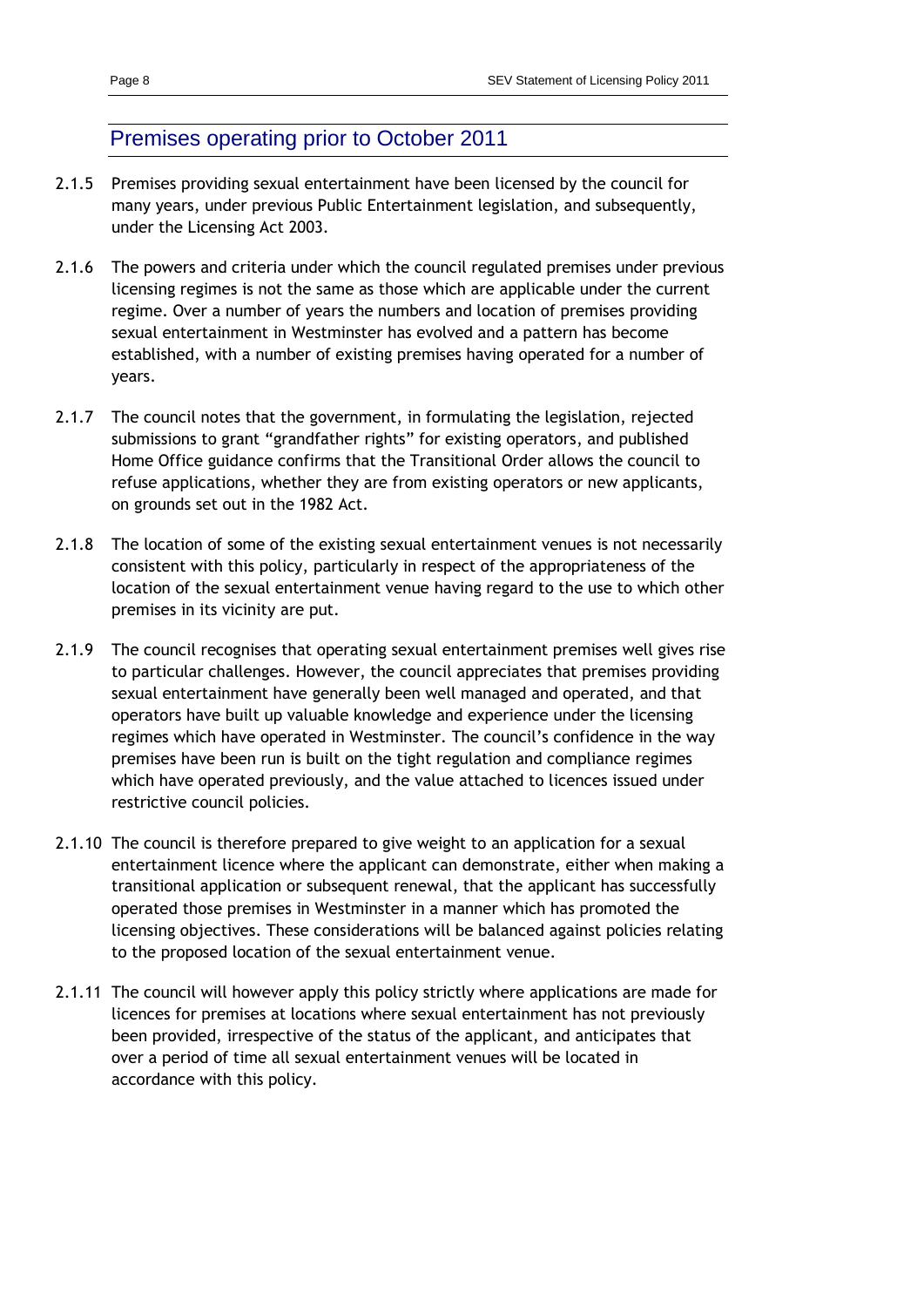# 2.2. Policies relating to the suitability of an applicant to hold a licence, or manage or carry on a business at the venue.

Introduction/definitions

2.2.1 The council considers that the suitability of the applicant to hold a licence is crucial to promote the objectives of this policy. In determining the suitability of an applicant the council will have regard to the aims and objectives of this policy.

Policy MG1- Mandatory grounds to refuse a SEV licence

- 2.2.2 The 1982 Act prescribes circumstances under which the council shall not grant a sexual entertainment venue licence. A licence shall not be granted:
	- a. to a person under the age of 18; or
	- b. to a person who for the time being is disqualified from holding or obtaining a licence by virtue of being the licence holder of a licence which was revoked within the previous 12 month period; or
	- c. to a person, other than a body corporate, who is not resident in an EEA state or was not so resident throughout the period of 6 months immediately preceding the date when the application was made; or
	- d. to a body corporate which is not incorporated in an EEA state; or
	- e. to a person who had, within a period of 12 months immediately preceding the date when the application was made, been refused the grant or renewal of a licence for the premises in which the application is made, unless the refusal has been reversed on appeal.

Policy MG1- Mandatory grounds for the refusal of a sexual entertainment venue licence

**To promote the policy aims and objectives and comply with the 1982 Act, the council will refuse applications in accordance with the provisions of the 1982 Act.**

### Reasons for Policy MG1

2.2.3 The council will refuse applications in accordance with the mandatory grounds set out in the 1982 Act to ensure it acts lawfully in respect of that Act. The council has no discretion in this respect.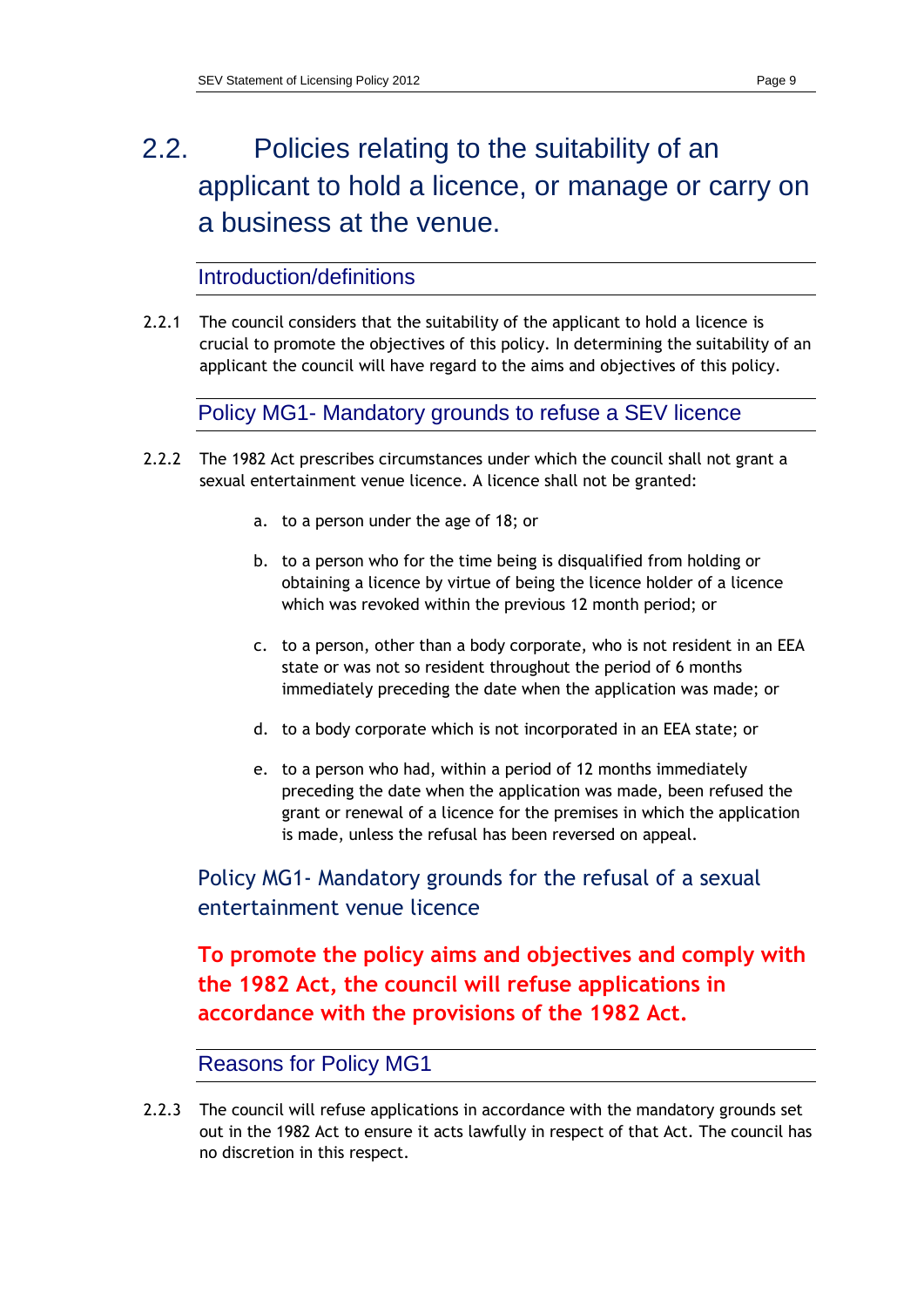# Policy SU1- Applicant unsuitable to hold a SEV licence

2.2.4 Under the 1982 Act the council has the discretion to refuse applications relating to sexual entertainment venues on the grounds that the applicant is unsuitable to hold a licence by reason of having been convicted of an offence or for any other reason.

Policy SU1 - Suitability of an applicant to hold a sexual entertainment venue licence

**To promote the policy aims and objectives, the council will apply the following criteria and take into account the following considerations, where relevant, in determining the suitability of an applicant to hold a sexual entertainment venue licence:**

### **Criteria**

Whether the applicant is unsuitable to hold a licence by reason of having been convicted of an offence or for any other reason.

### **Considerations**

(i) The nature, number and frequency of any offences committed by the applicant or companies in which they were a Director

(ii) The background and history of the applicant in the operation or management of entertainment or licensed premises

(iii) The history of any association, whether formal or informal, with the management of entertainment or licensed premises

(iv) The nature of any pending action in relation to an alleged criminal offence committed by the applicant

### Reasons for Policy SU1

2.2.5 The council will expect applicants to demonstrate in their application form their suitability to hold a licence for a sexual entertainment venue. The council will need to be satisfied as to the applicant"s suitability to hold a licence in order for it to be satisfied that granting a licence to the applicant would promote the policy aims and objectives.

Policy SU2 – SEV carried on for the benefit of another person

2.2.6 Under the 1982 Act the council has the discretion to refuse applications relating to sexual entertainment venues on the grounds that if the licence were to be granted,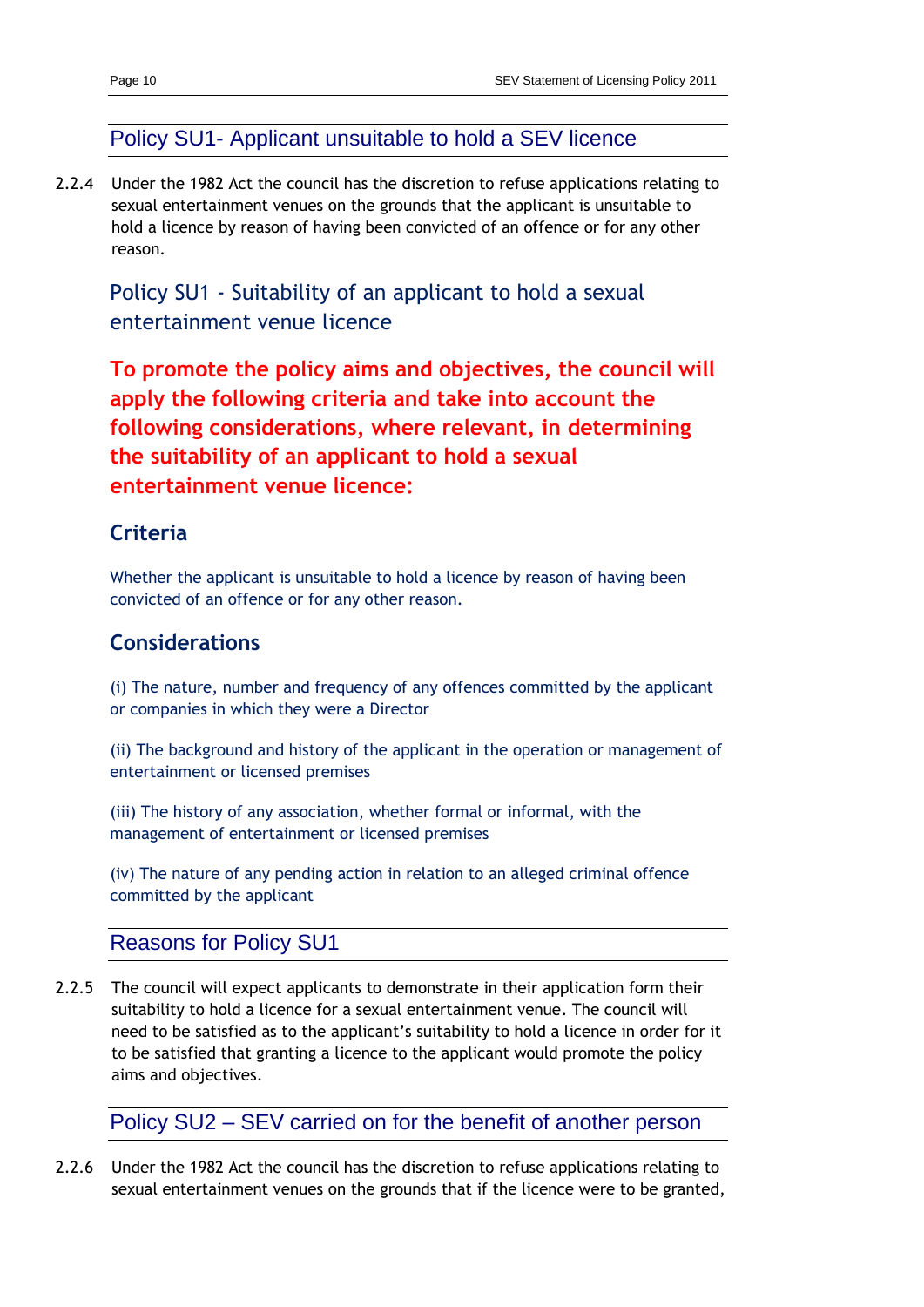renewed or transferred the business to which it relates would be managed by or carried on for the benefit of a person, other than the applicant, who would be refused the grant, renewal or transfer of such a licence if he made the application himself.

Policy SU2 - Management or carrying on of a business for the benefit of a person to whom an application would be refused

**To promote the policy aims and objectives, the council will apply the following criteria and take into account the following considerations, where relevant, in determining applications where if the licence were to be granted, renewed or transferred the business to which it relates would be managed by or carried on for the benefit of a person other than the applicant.**

## **Criteria**

Whether if the licence were to be granted, renewed or transferred the business to which it relates would be managed by or carried on for the benefit of a person, other than the applicant, who would be refused the grant, renewal or transfer of such a licence if he made the application himself.

# **Considerations**

(i) Whether the premises would be managed by or carried on for the benefit of a person who would be refused a licence under the criteria relating to Policy SU1.

### Reasons for Policy SU2

2.2.7 The council considers that the suitability of the person who would benefit from the management of or carrying on of the business to which the licence relates is crucial to promote the objectives of this policy. In determining whether the person who would benefit from the business would be refused a licence had he made the application, the council will have regard to the aims and objectives of this policy.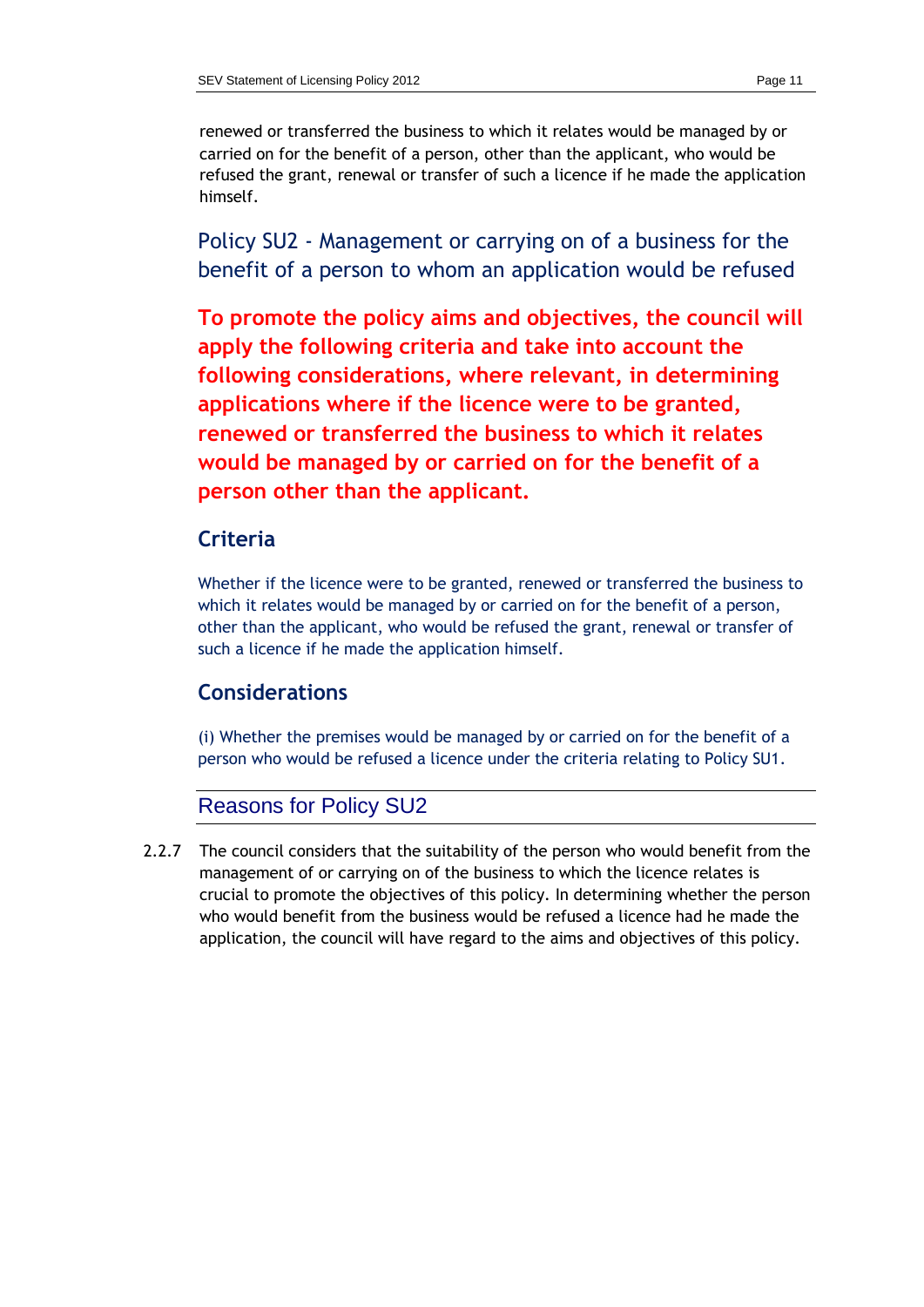# 2.3. Policies relating to the number of sexual entertainment venues that the council considers appropriate in any particular locality within the city

## Introduction/definitions

- 2.3.1 The council considers that the number of sexual entertainment venues in different localities in the city should be controlled to promote the licensing aims and objectives of this policy. It has therefore considered what the appropriate maximum number of sexual entertainment venues is for different localities in the city. In these considerations the council has not applied any moral judgement in relation to the provision of sexual entertainment, where it is lawfully proposed or provided.
- 2.3.2 The concentration of sexual entertainment venues can affect the character and function of the street or area in which they are located, and adversely affect the licensing aims and objectives.
- 2.3.3 The effect that sexual entertainment venues may have in relation to the licensing aims and objectives will be dependent on a number of factors including the nature and management of the premises, its operating policies, the type and setting of the premises, and the existing character and function of the locality.

### Policy NO1- Appropriate numbers of SEVs in a locality

- 2.3.4 Under the 1982 Act the council has the discretion to refuse applications relating to sexual entertainment venues on the grounds that the number of sexual entertainment venues in the relevant locality at the time the application is made is equal to or exceeds the number which the authority consider is appropriate for that locality.
- 2.3.5 For the avoidance of doubt, the 1982 Act specifically states that nil may be an appropriate number for the purposes of the above sub-paragraph.

NO1- Policies relating to the number of sexual entertainment venues that the council considers appropriate in any particular locality within the city

**To promote the policy aims and objectives, the council considers that the appropriate maximum number of sexual entertainment venues in relevant localities is as follows:**

**Westminster core CAZ north – 25**

**All other localities within the city – 0**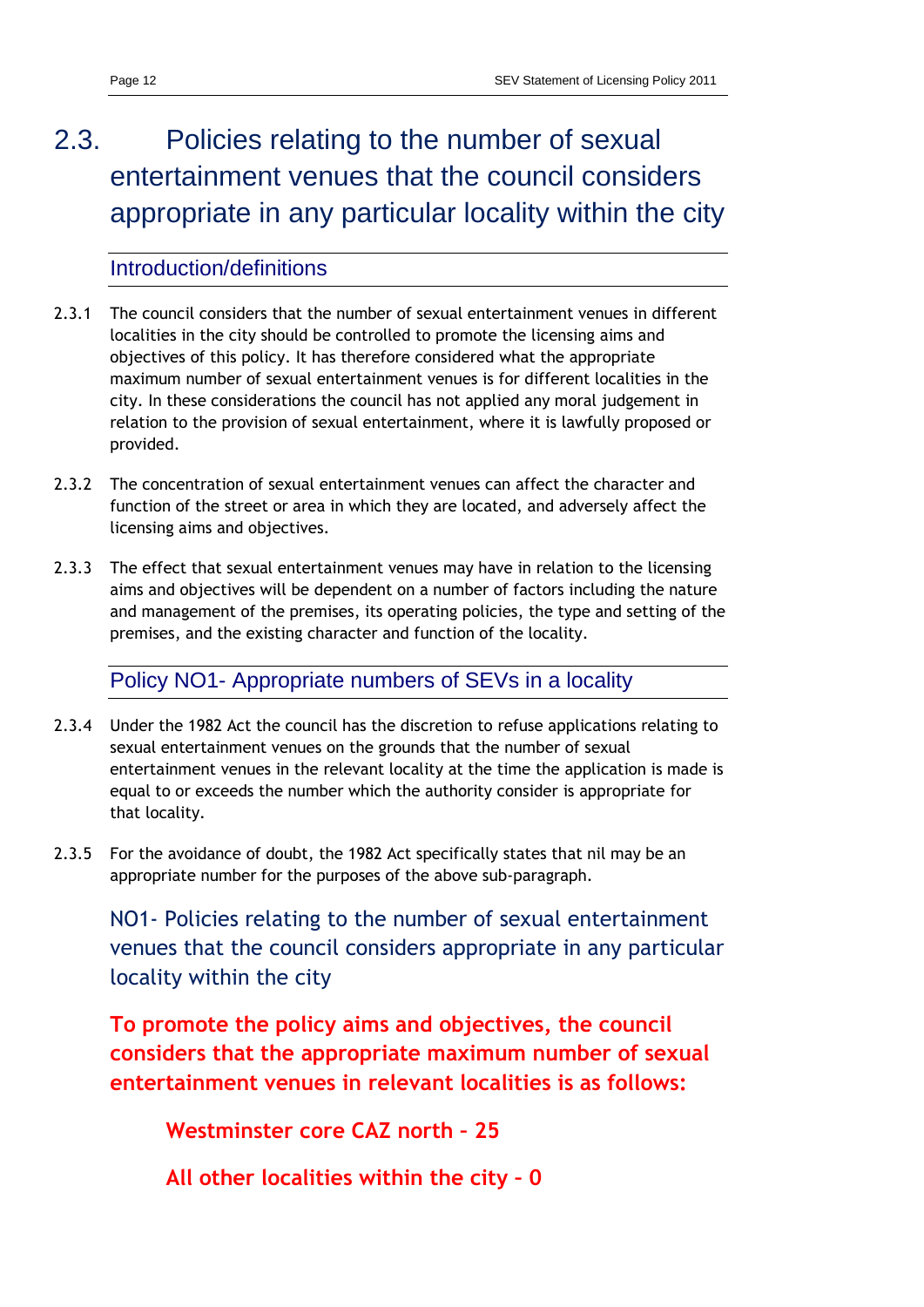#### See Appendix 2 for a map of the boundary of the core CAZ north area.

### Reason for Policy NO1

- 2.3.6 The Westminster core commercial activity zone (CAZ) has evolved over a number of years. The central part of the CAZ is characterised by an intense level and range of activities, designated by the council as the core CAZ. It describes the area of Westminster which has been defined by the council as an appropriate location for a range of commercial activities within the city.
- 2.3.7 There is strong competition for properties within the central CAZ from internationally important activities and functions, but the council considers that it is vital that consideration is also given to the place of residential communities and housing within the CAZ. The council therefore considers that managing Westminster"s CAZ is a question of balance. The mixed character of the CAZ is central to its economic vibrancy and crucial to attracting visitors and businesses. It also makes a significant contribution to the unique character of Westminster.
- 2.3.8 Because of the nature of sexual entertainment venues and the impact that they and their customers can have in the locality they are situated, the council considers that there should be a limit to the numbers of sexual entertainment venues in the city and that it is appropriate to only permit licensed premises in the most suitable locality in the city.
- 2.3.9 The council has designated an area in the north of the core CAZ which contains the highest concentration of entertainment premises in the city. This area, known as core CAZ north, contains all of the premises known to be providing sexual entertainment prior to 2011 which will be required to be licensed as sexual entertainment venues.
- 2.3.10 None of the localities outside the core CAZ north have been associated with the provision of sexual entertainment venues and the council considers it inappropriate to allow the introduction of such venues in these locations, because of the nature of sexual entertainment venues and the impact that they and their customers can have in the locality they are situated.
- 2.3.11 Analysis of localities in the city outside the core CAZ north on a Ward by Ward basis highlights significant differences between them and the core CAZ north area. These include differences in their residential make up, concentration of entertainment premises including sexual entertainment premises, provision of community facilities, and perception and expectations relating to the character of the locality by people living, working and visiting those localities.
- 2.3.12 The council has consulted Visit London, the official visitor organisation for London, on their views on expansion in the number of premises offering sex related entertainment. It has advised that if the balance and mix of uses in areas such as Soho, St James, Mayfair, and Covent Garden, were to change and become more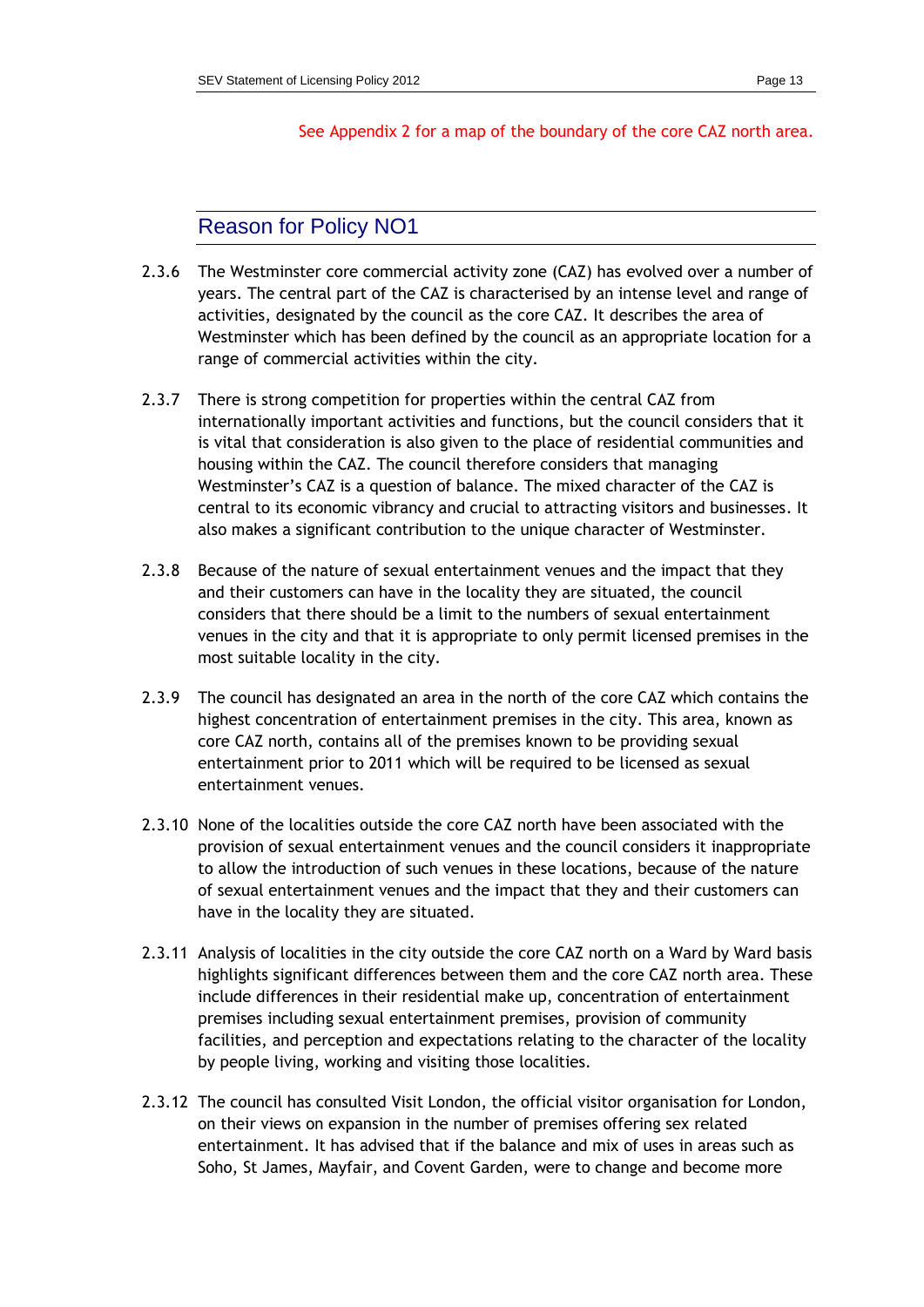dominated by sex related entertainment this could deter visitors and have a negative impact overall.

- 2.3.13 The council believes that the proliferation of sexual entertainment venue licences would have a detrimental impact on the standards which have been established at existing premises. It is the council's experience that where there is a restriction on the number of licenses issued there is an added incentive to protect and retain a licence by the licence holder and to ensure that licensing objectives are promoted.
- 2.3.14 This policy has therefore been designed to restrict further growth of this form of entertainment, and to ensure that where it is permitted it promotes the policy aims and objectives and has sufficient conditions attached to ensure the premises are managed satisfactorily.
- 2.3.15 Within the confines of policy NO1 and notwithstanding the maximum numbers the council considers appropriate for Westminster core CAZ north, the council will also consider, when determining any individual application for a licence to permit sexual entertainment, whether the number of sexual entertainment venues in the more immediate locality of the proposed venue is equal to or exceeds the number which the council considers appropriate for that more immediate locality.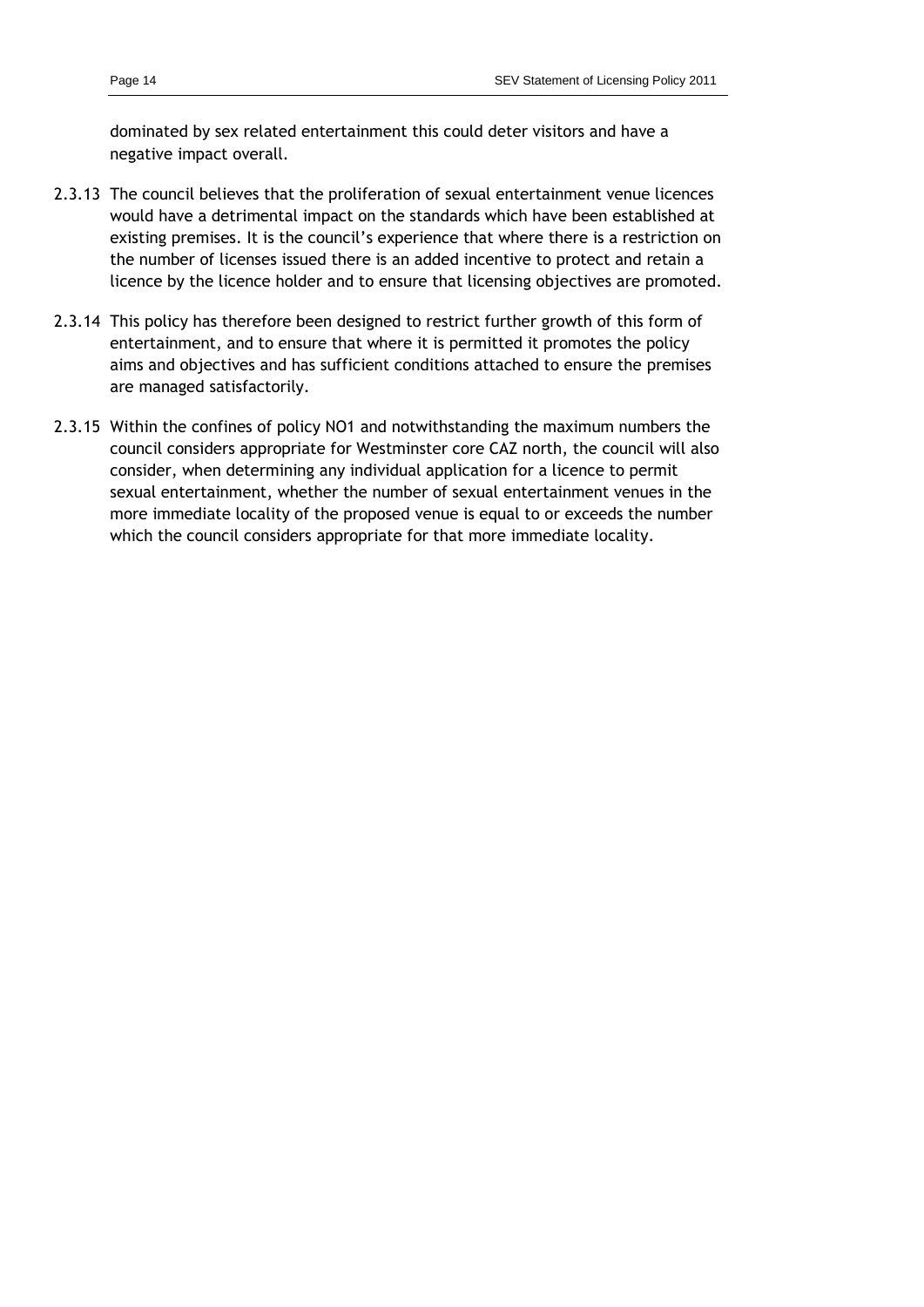2.4. Policies relating to the appropriateness of granting or renewing a sexual entertainment venue licence, having regard to the character of the relevant locality, the use to which premises in the vicinity are put, and the layout, character or condition of the venue in respect of which the application is made.

# Introduction/definitions

2.4.1 The council considers that the character of the relevant locality, the use to which premises in the vicinity are put, and the layout, character or condition of the venue in respect of which the application is made are relevant considerations when considering whether the grant of a licence is likely to promote the licensing aims and objectives.

Policy LO1 – Character of the relevant locality

- 2.4.2 Under the 1982 Act the council has the discretion to refuse applications relating to sexual entertainment venues on the grounds that the grant or renewal of the licence would be inappropriate, having regard to the character of the relevant locality.
- 2.4.3 For the purposes of the 1982 Act the relevant locality means, in relation to premises, the locality where they are situated. In the case of mobile premises such as a vehicle, vessel, or stall, relevant locality means any locality where it is desired to use it as a sexual entertainment venue.

Policy LO1- Policy relating to the character of the relevant locality

**To promote the policy aims and objectives, the council will consider whether the grant or renewal of a licence would be inappropriate, having regard to the character of the relevant locality.**

# Reasons for Policy LO1

2.4.4 Sexual entertainment venues cater for a particular adult audience and by attracting those customers can affect the character of the locality in which they are situated. The council considers that localities which are characterised by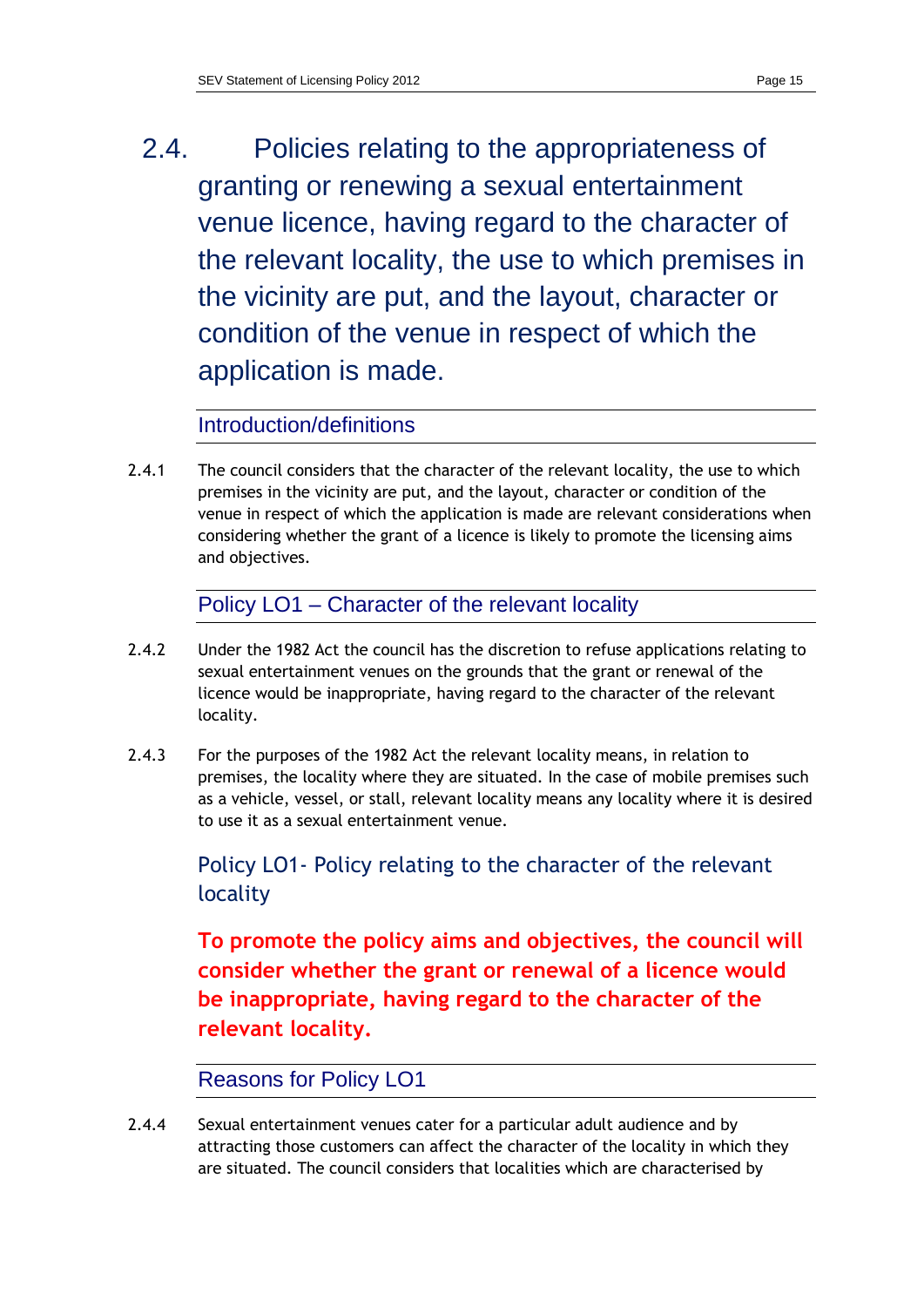particular uses, whether by residents, visitors or workers, should not include sexual entertainment venues.

- 2.4.5 The council recognises the diversity and concentration of different premises within the core CAZ north. Policy LO1 does not provide for a presumption to refuse any application based on the character of its relevant locality, but provides for the council to consider whether the grant of an application would be inappropriate having regard to the character of that locality.
- 2.4.6 In considering whether granting a licence would be inappropriate the council will specifically consider whether the character of the locality is predominately residential, high profile retail, of historic importance or iconic in nature, or one of family entertainment or leisure.
- 2.4.7 The look of premises themselves or the nature of the services offered can be, by a majority of people in a locality, associated with characteristics which are inappropriate in a general family setting and use of the locality. This is particularly the case where the character of a locality includes elements which are attractive to, and involve children and families. However well managed a premises may be, the visual impact of sexual entertainment premises, whether in the form of signs, shop front design, promotional material, staff or customer queuing, can give rise to particular concern unless these are satisfactorily mitigated by the operator through the adoption of conditions or operating procedures.
- 2.4.8 The nature of the clientele that sexual entertainment venues may attract, and their behaviour outside the premises, may also be inappropriate in the context of the character of the locality in which the premises are situated.
- 2.4.9 The council is also aware of the potential for crime and anti social behaviour associated with the location of sexual entertainment venues, such as prostitution, touting and "clipping", which it would be particularly inappropriate to introduce in localities of the character identified in paragraph 2.4.6 above.
- 2.4.10 Whilst many premises offering sexual entertainment are known to be well operated and responsibly managed, with no direct evidence of incidents associated at them, concern exists about the nature and potential of such premises and the customers they attract. Areas with a high proportion of residential use, particularly in family housing units, will inevitably be localities where children are present, and, in the immediate vicinity of their own home, will not always be closely supervised. These areas may not be considered appropriate locations for sexual entertainment venues.
- 2.4.11 Areas predominately characterised by general or family retail use may be inappropriate localities for sexual entertainment because of their use by children, either unsupervised or in a family context, and by adults wishing to avoid the characteristics of, or associated with, sexual entertainment venues.
- 2.4.12 Localities characterised as areas of historic importance, or iconic in nature, will be particularly attractive to, and used by, visitors, both adults and children. The council may consider it inappropriate for these localities, which in many cases will be of national and international significance, to be associated with sexual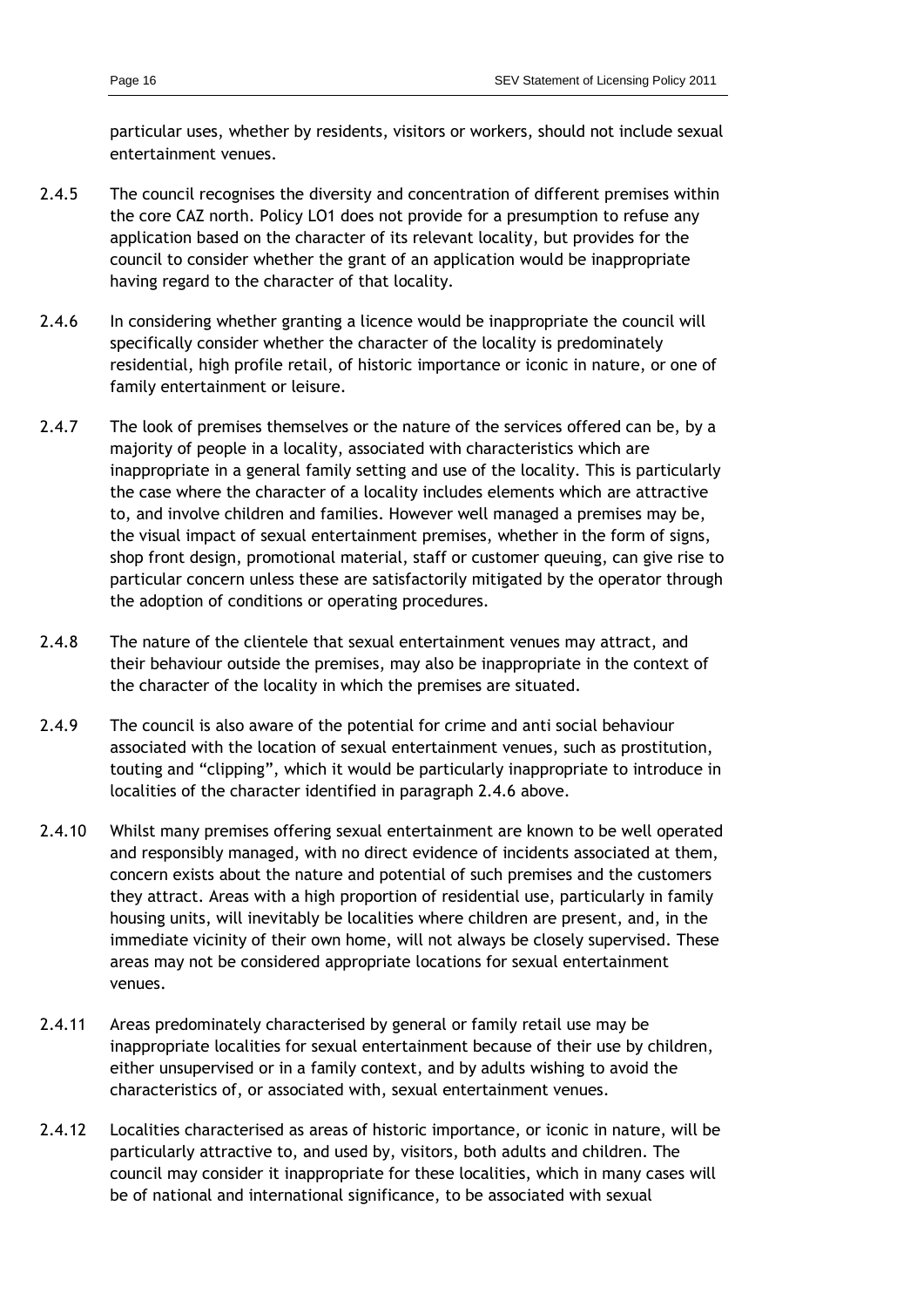entertainment venues and their associated character, because of the effect that such an association would have on visitors and on the image of London and Westminster in particular.

- 2.4.13 Localities characterised as areas of family entertainment or leisure, for instance areas with a concentration of theatres, cinemas, sports centres, street theatre, or open spaces, are likely to attract children and families who may be negatively impacted by sexual entertainment venues in these areas.
- 2.4.14 The relevant locality in respect of a sexual entertainment venue can include an area outside of the Westminster City Council boundary.
- 2.4.15 The previous existence of a licence permitting sexual entertainment at a premises should not of itself give rise to any expectation that a sexual entertainment venue licence will be granted or renewed. In considering the appropriateness of a sexual entertainment venue the council is entitled to change its view about the character of the locality in which the sexual entertainment venue is situated, whether or not there has been a change in the character of the locality. Equally, the character of the locality in which the sexual entertainment venue is situated, or proposed to be situated, may have changed since the grant of previous sexual entertainment venue licences for premises in that locality, which would now make a grant or renewal of a licence inappropriate.

### Policy LO2 – Use of premises in the vicinity

2.4.16 Under the 1982 Act the council has the discretion to refuse applications relating to sexual entertainment venues on the grounds that the grant or renewal of the licence would be inappropriate, having regard to the use to which any premises in the vicinity are put.

> Policy LO2 - Policies relating to the use to which any premises in the vicinity are put

> **To promote the policy aims and objectives, the council will consider whether the grant or renewal of a licence would be inappropriate, having regard to the use to which premises in the vicinity of the proposed sexual entertainment venue are put.**

### Reasons for Policy LO2

2.4.17 The council considers that sexual entertainment venues, providing a particular type of entertainment for a particular adult clientele, may be inappropriate in the vicinity of other premises depending on their use. This may include premises in the vicinity used for religious worship, by children and families, or vulnerable adults. It may also include sex establishments and other premises providing sexual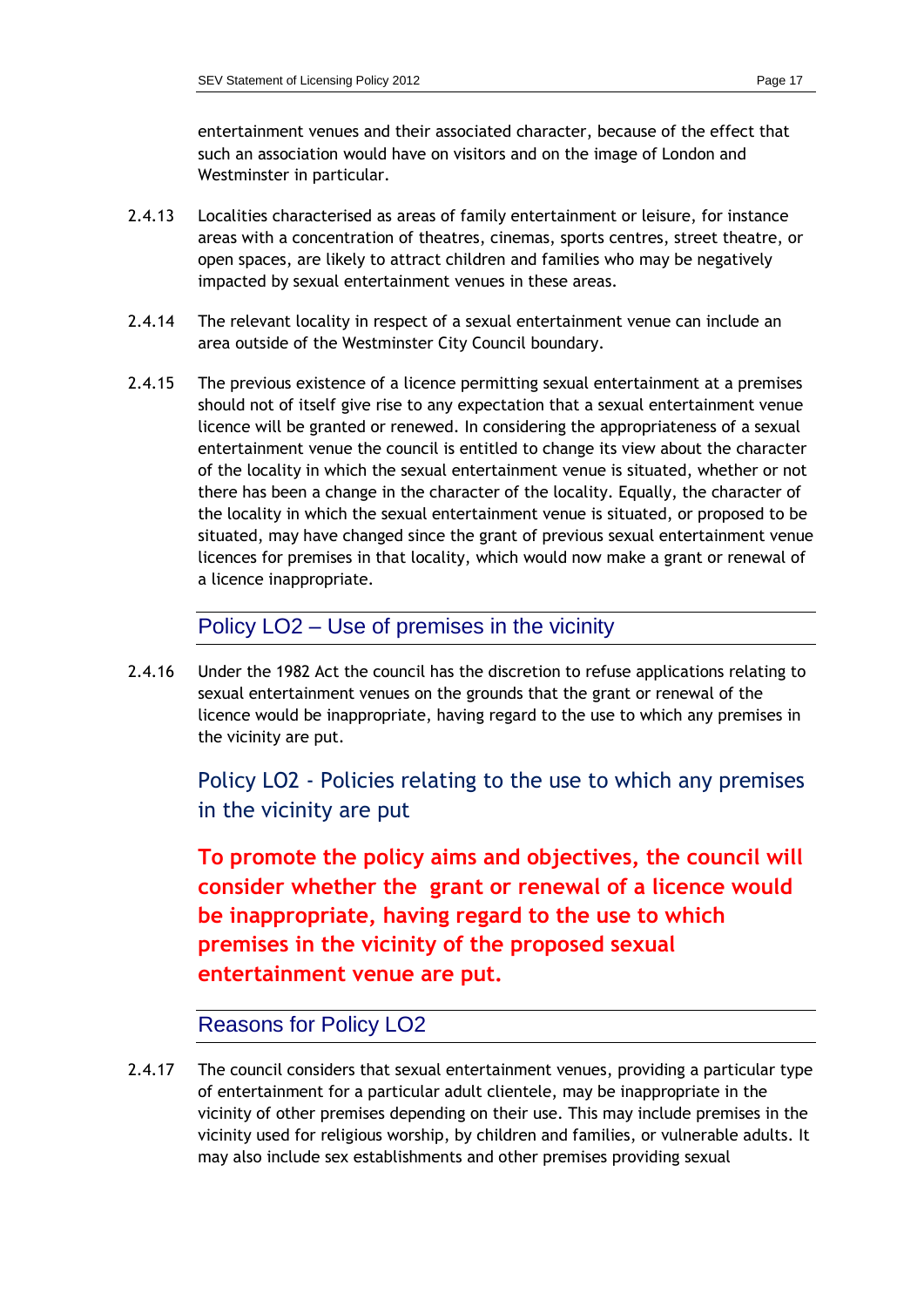entertainment where the council considers it inappropriate to create a cluster of such premises.

- 2.4.18 Premises where children under the age of 18 in particular may reasonably be expected to attend will include schools and youth clubs and family community facilities including swimming pools, libraries, and open spaces. Premises providing services for vulnerable adults include sheltered housing and hostels.
- 2.4.19 The look of sexual entertainment venues themselves or the nature of the services offered may be associated with characteristics which are inappropriate in the vicinity of premises used for religious worship, by children and families, or vulnerable adults.
- 2.4.20 The nature of the clientele that sexual entertainment venues may attract, and their behaviour outside the premises, may also be inappropriate in the context of the use to which premises are put in the locality in which the sexual entertainment venues are situated.
- 2.4.21 The council is also aware of crime and anti social behaviour associated with the location of sexual entertainment venues, such as prostitution, touting and "clipping", which it would be particularly inappropriate to introduce in localities where premises are used for religious worship, by children and families, or vulnerable adults.
- 2.4.22 The council does not wish to create a locality with the character of a red light district and will therefore take into account the use of premises licensed as sex establishments and other premises providing sexual entertainment, whether or not they are required to be licensed. A concentration of sex establishment premises can have a cumulative impact on the locality in which they are situated which is greater than the sum of the impact of the individual premises, and where impacts are not directly attributable to any one particular premises. Notwithstanding considerations given to existing operators during the transitional introduction of the SEV licensing regime, the council will take opportunities which may arise to reduce existing concentrations of licensed premises, particularly in Soho.
- 2.4.23 Premises in the vicinity of a sexual entertainment venue can include premises outside of the Westminster City boundary.

### Policy LO3 – Layout, character or condition of the venue

2.4.24 Under the 1982 Act the council has the discretion to refuse applications relating to sexual entertainment venues on the grounds that the grant or renewal of the licence would be inappropriate, having regard to the layout, character or condition of the premises, vehicle, vessel or stall in respect of which the application is made.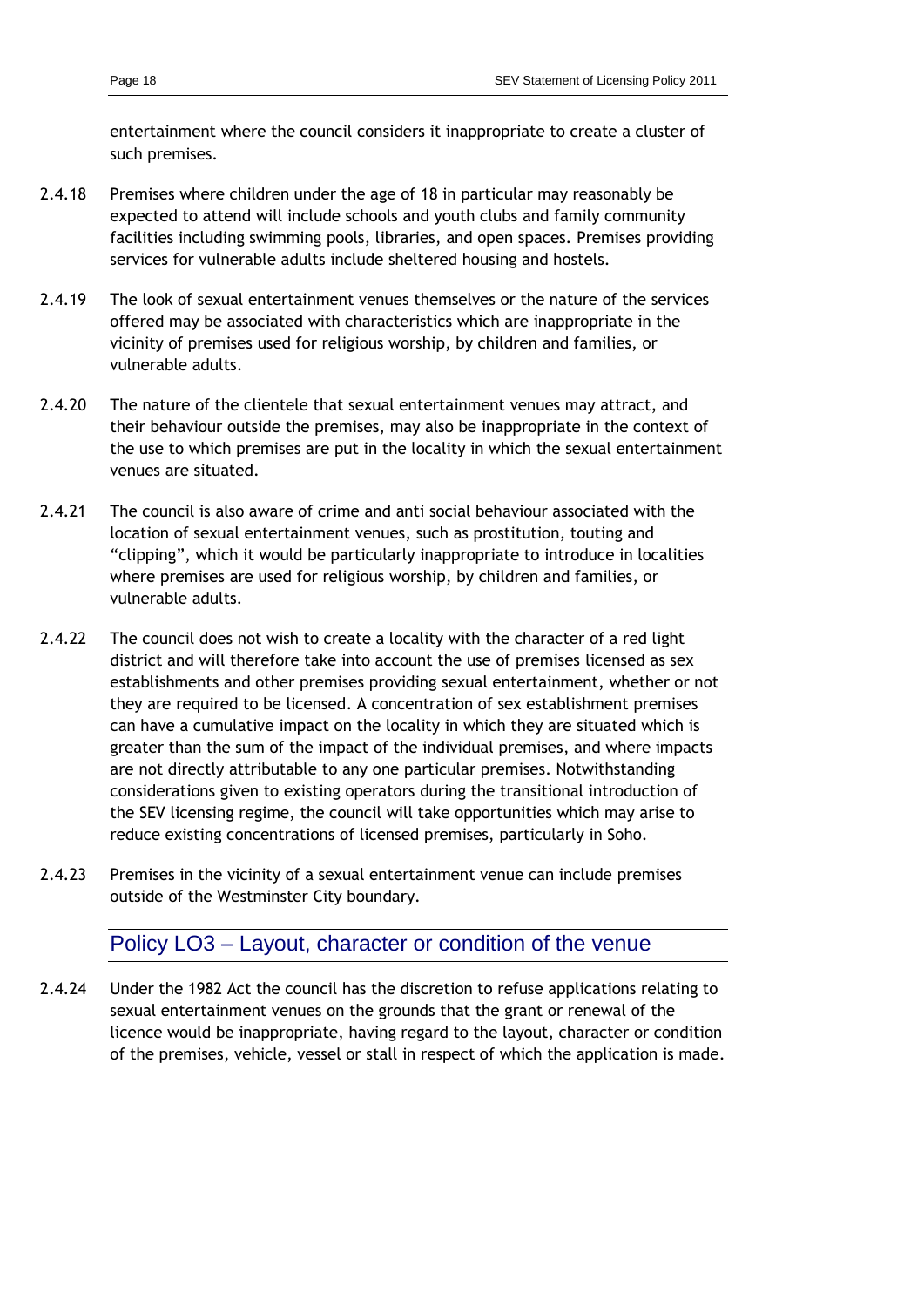Policy LO3 - Policies relating to the layout, character or condition of the venue

**To promote the policy aims and objectives, the council will apply the following criteria and take into account the following considerations, in determining whether the grant or renewal of a licence is appropriate with regard to the layout, character or condition of the premises in respect of which the application is made.**

### **Criteria**

Whether, if the licence were to be granted or renewed, the policy aims and objectives would be promoted.

### **Considerations**

#### **Layout**

(i) Whether the layout of the premises promotes good management and appropriate supervision within the premises.

(ii) Whether the layout of the premises promotes public safety in respect of means of escape, fixtures and fittings, overcrowding, facilities for performers, stairways or other design features.

(iii) Whether the layout of the premises promotes a reduction in crime and disorder in respect of opportunity for theft, sexual offences, violence, or other crime.

(iv) Whether the layout of the premises promotes the prevention of public nuisance in respect of the proximity of noise sensitive premises in the vicinity, provision for access and egress, or behaviour of customers outside the premises.

### **Character**

(i) Whether the character of the premises makes reference to places of religious worship

(ii) Whether the character of the premises is such that children or vulnerable adults may be attracted to the premises.

(iii) The extent and manner in which sexual entertainment is advertised at the premises.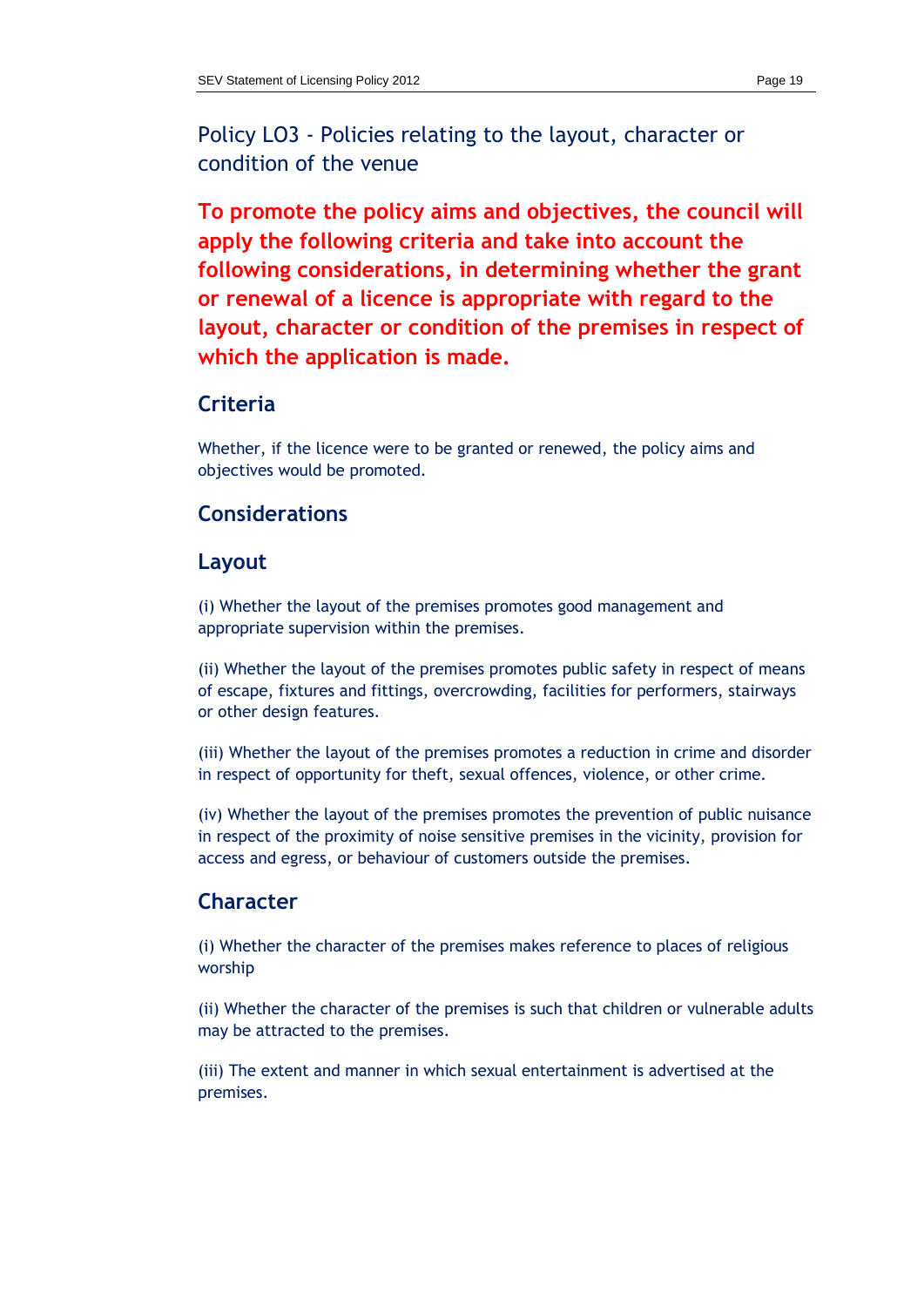# **Condition**

(i) Whether the condition of the premises promotes public safety in respect of means of escape, fixtures and fittings, facilities for performers, stairways or other design features.

(ii) Whether arrangements are in place to adequately maintain the condition of the premises.

(iii) Whether the condition of the premises meets legal or recognised technical standards for its use.

# Reasons for Policy LO3

- 2.4.25 The council considers that the layout, character and condition of premises are relevant considerations in determining whether the grant or renewal of a sexual entertainment venue licence is appropriate.
- 2.4.26 The layout, character and condition of premises can significantly impinge on all the policy aims and objectives which the council seeks to promote. It is therefore essential that the council has regard to all relevant aspects of the layout, character and condition of premises and refuses applications where granting the licence would be inappropriate having regard to these factors.
- 2.4.27 Good management of the premises requires adequate supervision of customers and performers at all times within and immediately outside the premises. Broken sight lines, small alcoves, rooms with poor access and lighting or premises over several floors may be considered unsuitable because of their intrinsic layout difficulties, notwithstanding any CCTV or management operating procedures which may be proposed to alleviate these risks.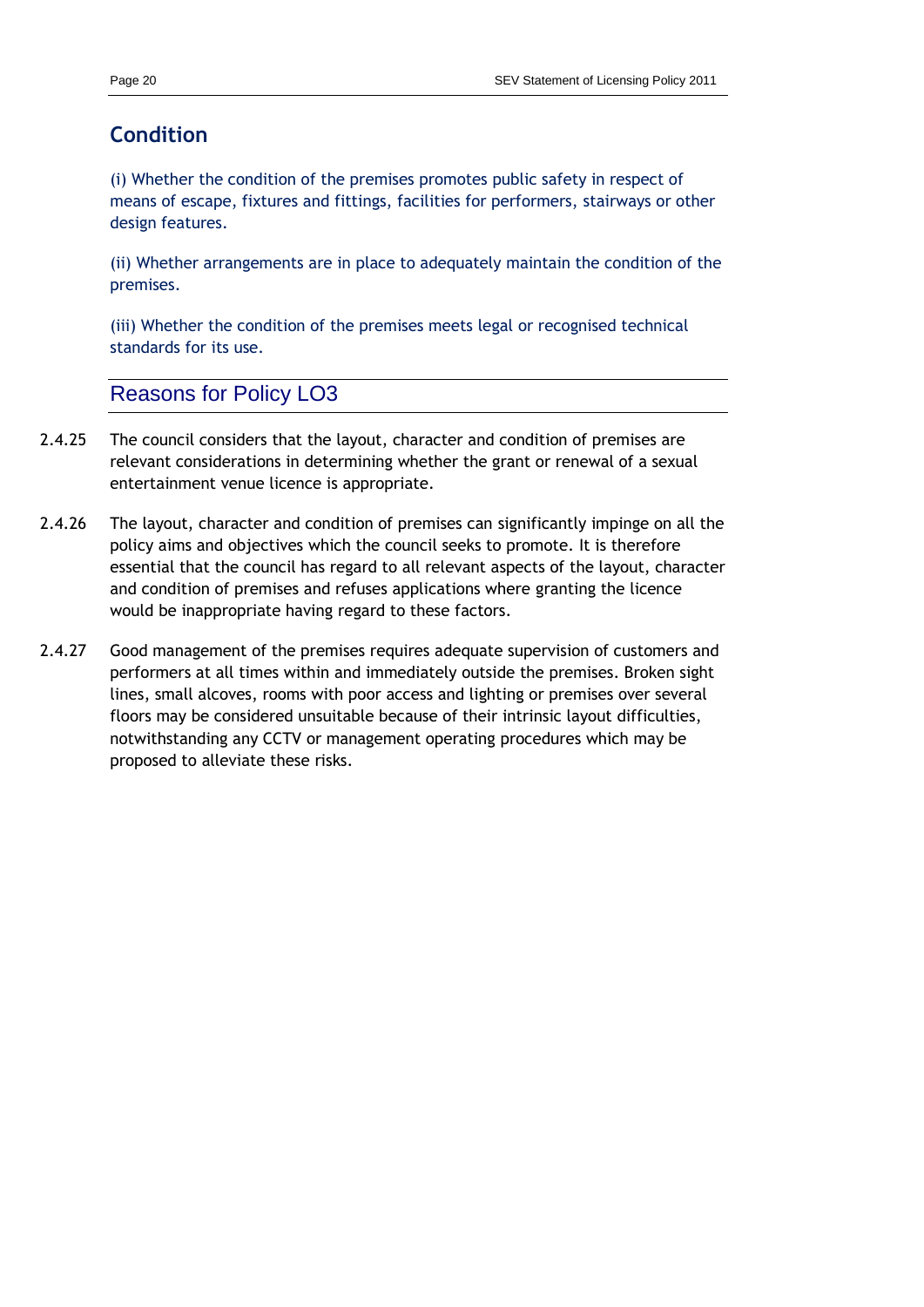# 2.5. Hours

# Introduction/definitions

2.5.1 The council is not proposing to set fixed closing times for particular areas. It is the intention to generally grant licences or variations to licences where the hours when customers are permitted to be on the premises are within the "core hours" as set out in Policy HR1. This is not a policy to refuse applications for hours longer than the core hours. Where a premises is licensed under the 2003 Act for hours beyond the "core hours" the council will have regard to those hours and generally grant a SEV licence to the hours authorised for other licensable activities, subject to the provision of a winding down period if appropriate. Where a proposal is made to operate outside these "core hours" each application will be considered on its merits and with reference to the policy aims and objectives. The council expects applicants to consider how people using the premises are to depart from the premises and from the area and make reference to it in their application. As part of applications for premises that intend to operate after midnight, applicants should give particular consideration to the limited availability of transport after London Underground services cease.

Policy HR1- Hours

**Applications for hours within the core hours set out below will generally be granted, subject to other policies in this statement.** 

**Applications for hours outside the core hours will be considered on their merits, subject to other relevant policies.**

**Core hours when customers are permitted to be on the premises:**

| <b>Friday and Saturday:</b>                        | 09:00 to midnight |
|----------------------------------------------------|-------------------|
| <b>Sundays immediately prior to Bank Holidays:</b> | 09:00 to midnight |
| <b>Other Sundays:</b>                              | 09:00 to 22:30    |
| <b>Monday to Thursday:</b>                         | 09:00 to 23.30    |

# Reasons for Policy HR1

2.5.2 Westminster has the greatest concentration of licensed premises in the United Kingdom, and many currently operate late into the night. There is extensive late night opening and a range of closing hours throughout the night. The statutory Statement of Licensing Policy under the 2003 Act, highlights the pressures late at night, including the limited capacity of the transport system to serve the extent of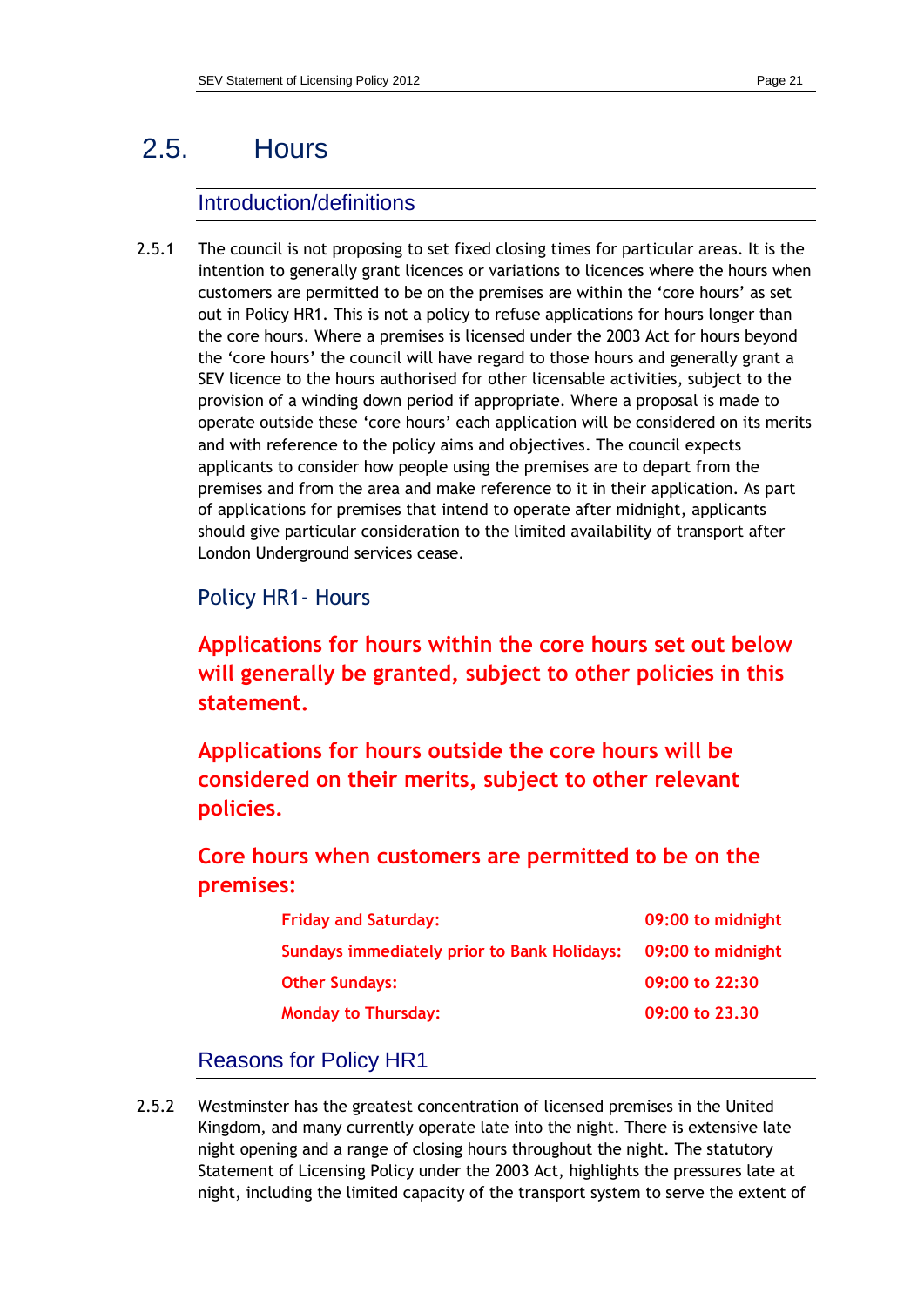- 2.5.3 The council does not accept that in the circumstances of Westminster the granting of generally longer hours would result in a reduction in crime and disorder and public nuisance. It is prepared generally to grant premises licences for hours that will provide for longer hours at the end of the week but that still enable people to travel home relatively easily by tube, train, bus, and taxi, while retaining opportunities for residents to have an additional respite on Sunday.
- 2.5.4 It expects applicants to consider how people using the premises are to depart from the premises and from the area and make reference to it in their application. The council wishes to see a more diverse range and variety of entertainment available later at night, and will allow for greater flexibility to those premises that add to a more varied offer of entertainment and cultural activity. The council wishes to encourage a wider range of people to frequent the West End, both so that they can enjoy what it has to offer and because a wider range of age groups can act to curb anti-social behaviour. Doing this will promote the policy aims and objectives of prevention of crime and disorder and public nuisance.
- 2.5.5 The consideration of hours of operation will be in the context of the particular circumstances of each application and the policy aims and objectives. The hours at which noise may occur and disturbance of residents' rest, relaxation and sleep will be of particular concern. In general, the conditions will be framed to ensure that closing hours on nights when residents have to get up for work the next morning are earlier than when it is less likely that they will have to do so.
- 2.5.6 Activity associated with late night licensed premises may have an impact on the local environment and may cause public nuisance. The effect of noise is greater later at night when ambient noise levels are lower and residents are at home relaxing or wishing to sleep. The council, in considering the imposition of conditions, will focus on the most sensitive periods. For example, music noise from premises usually occurs from mid-evening until either late evening or early morning, when residents in adjacent properties will want to relax, or sleep. Conditions relating to noise may also prove necessary to address any disturbance anticipated from the activities of customers in the vicinity of the premises.
- 2.5.7 Applicants should carefully consider the hours that they will wish to operate and when to close their premises for the entry of customers and when to require them to leave. The effective dispersal of customers both from premises and their locality is regarded by the council as a key principle of its policy to promote the policy aims and objectives.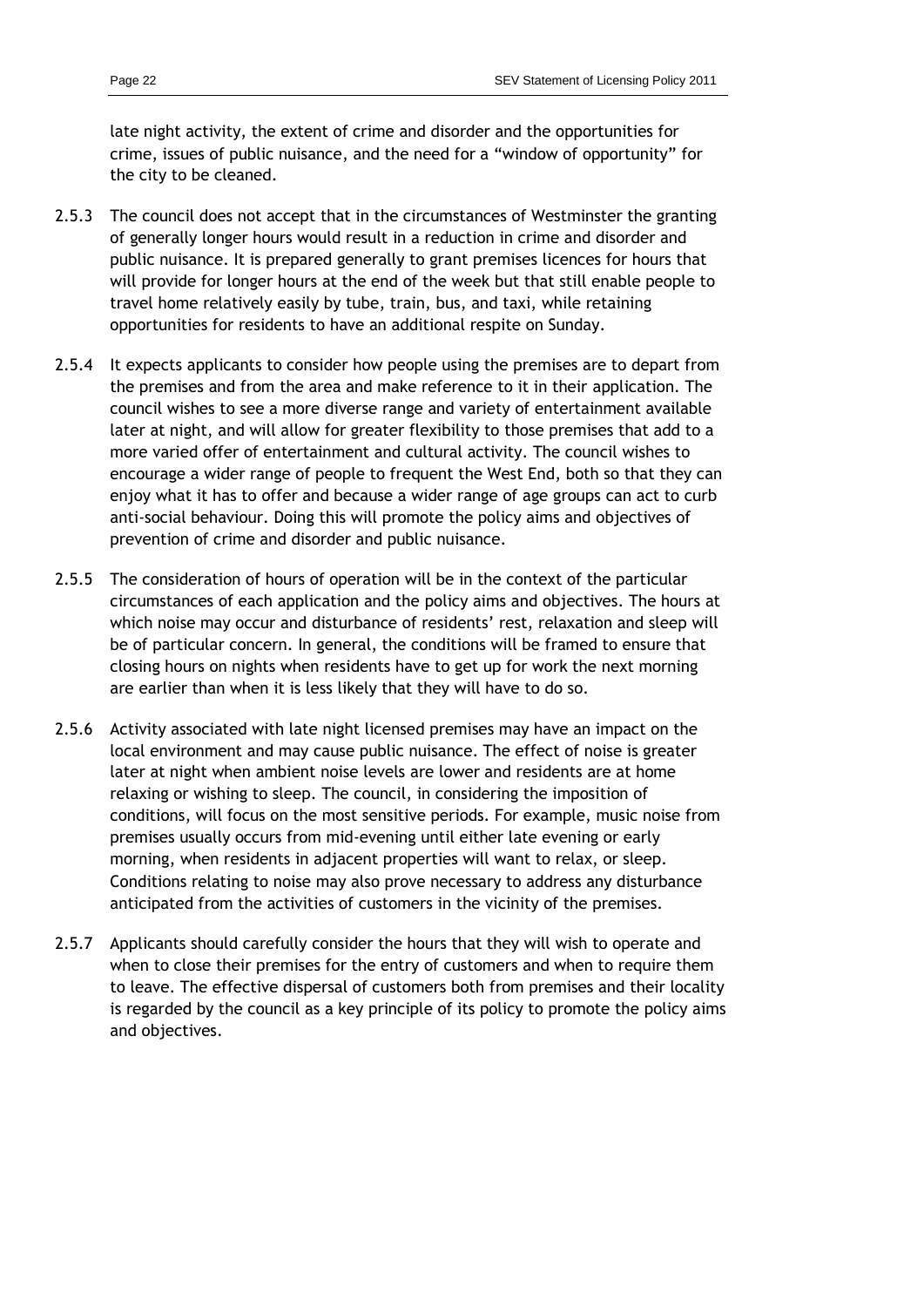# <span id="page-22-0"></span>CONDITIONS, MANAGEMENT AND COMPLIANCE, INCLUDING THE CONDUCT AND WELFARE OF PERFORMERS.

### Introduction/definitions

- 3.1.1 The council considers that responsible management and the implementation of appropriate operating policies at sexual entertainment venues are essential to ensure the promotion of the licensing aims and objectives.
- 3.1.2 Under the 1982 Act, the council may grant or renew a sexual entertainment venue licence on such terms and conditions and subject to such restrictions as it may specify.
- 3.1.3 Additionally, and notwithstanding its power to condition licences when determining their grant or renewal, the council may make regulations prescribing standard conditions applicable to licences for sexual entertainment venues, that is to say, terms, conditions and restrictions on or subject to which licences are in general to be granted, renewed or transferred by the council.
- 3.1.4 It will only impose such conditions as are appropriate to promote the policy aims and objectives.
- 3.1.5 In ensuring compliance with the sexual entertainment licence regime the council will aim to promote the policy aims and objectives.

### **Conditions**

- 3.1.6 The council will prescribe, and from time to time revise, standard conditions which will apply generally to licences that the council will grant or renew.
- 3.1.7 Through standard conditions the council seeks to ensure that sexual entertainment venues are well managed and supervised, restrict the sexual entertainment activities and the manner in which they are permitted to be provided, protect performers, and control the impact of the venue and its customers in relation to its locality.
- 3.1.8 Specifically, standard conditions could include measures which would:
	- (a) require all parts of the premises to be covered by CCTV
	- (b) restrict access on the premises to over 18s

(c) control advertising and touting of the venue at the premises and in the locality

(d) require facilities to be provided for performers for changing

# 3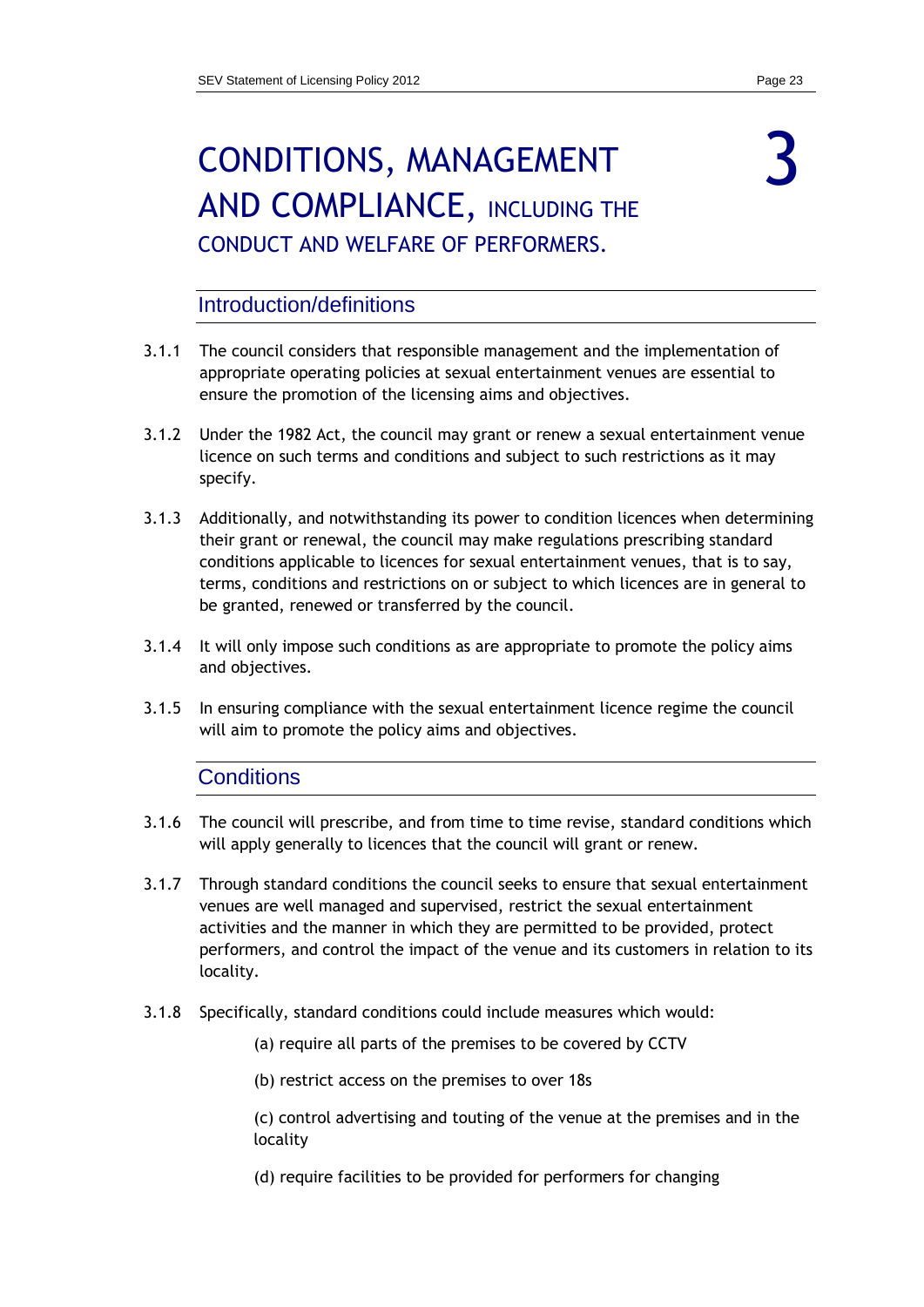(e) designate the areas of the venue where sexual entertainment is permitted to be provided, and ban the use of private booths where there is inadequate provision for the appropriate supervision of the entertainment

(f) prevent contact between performers and customers, and between performers, and ensuring no customer involvement with the entertainment

(g) require performers to adhere to a code of conduct with details of performers retained at the venue

(h) control the visual and physical impact of the venue and its customers in the vicinity of the premises

- 3.1.9 Where it considers it appropriate to promote the policy aims and objectives the council may attach conditions, in addition to the standard conditions, to a sexual entertainment venue licence in the individual circumstances of an application.
- 3.1.10 When it is considered that the promotion of the policy aims and objectives will be dependent on the licensable activities not being available to the general public at a premises, then conditions should ensure either that events are genuinely private, that corporate events are genuinely for members of bona fide organisations, or that appropriate membership requirements are in place and applied. It is recognised that different corporate, private or membership only events can have a range of different impacts on the policy aims and objectives. The policy also recognises that the impact that promoter led events can have man vary considerably dependent on the promoter and nature of events, and conditions may be applied as appropriate to promote the policy aims and objectives.
- 3.1.11 Where proposals are made which include operating the premises as a private members club conditions will be imposed which restrict the operation of the premises in accordance with that proposal. The council recognises that the operation of genuine private members clubs may have less impact than premises advertised and open to the general public. This may be reflected in less visual impact of the premises where the entrance is discrete and does not include any form of promotional material, the absence of customers queuing outside the premises, and the additional information and powers of exclusion of members attending the premises.
- 3.1.12 Where existing legislation already places certain statutory responsibilities on an employer or operator of premises these will not be duplicated as conditions. However, these general duties will not always adequately cover specific issues that arise on the premises in connection with sexual entertainment, and in these cases additional measures in the form of conditions may be appropriate.
- 3.1.13 The council as the Licensing Authority, and the police, are concerned that nudity or partial nudity does not become incidental to the operation of licensed premises under the 2003 Act, such as pubs and bars, on either a permanent or occasional basis. The proper regulation of sex related entertainment requires a range of conditions to be imposed and supervised by the Licensing Authority and the specialist units of the police. The specialist resources to do this are limited and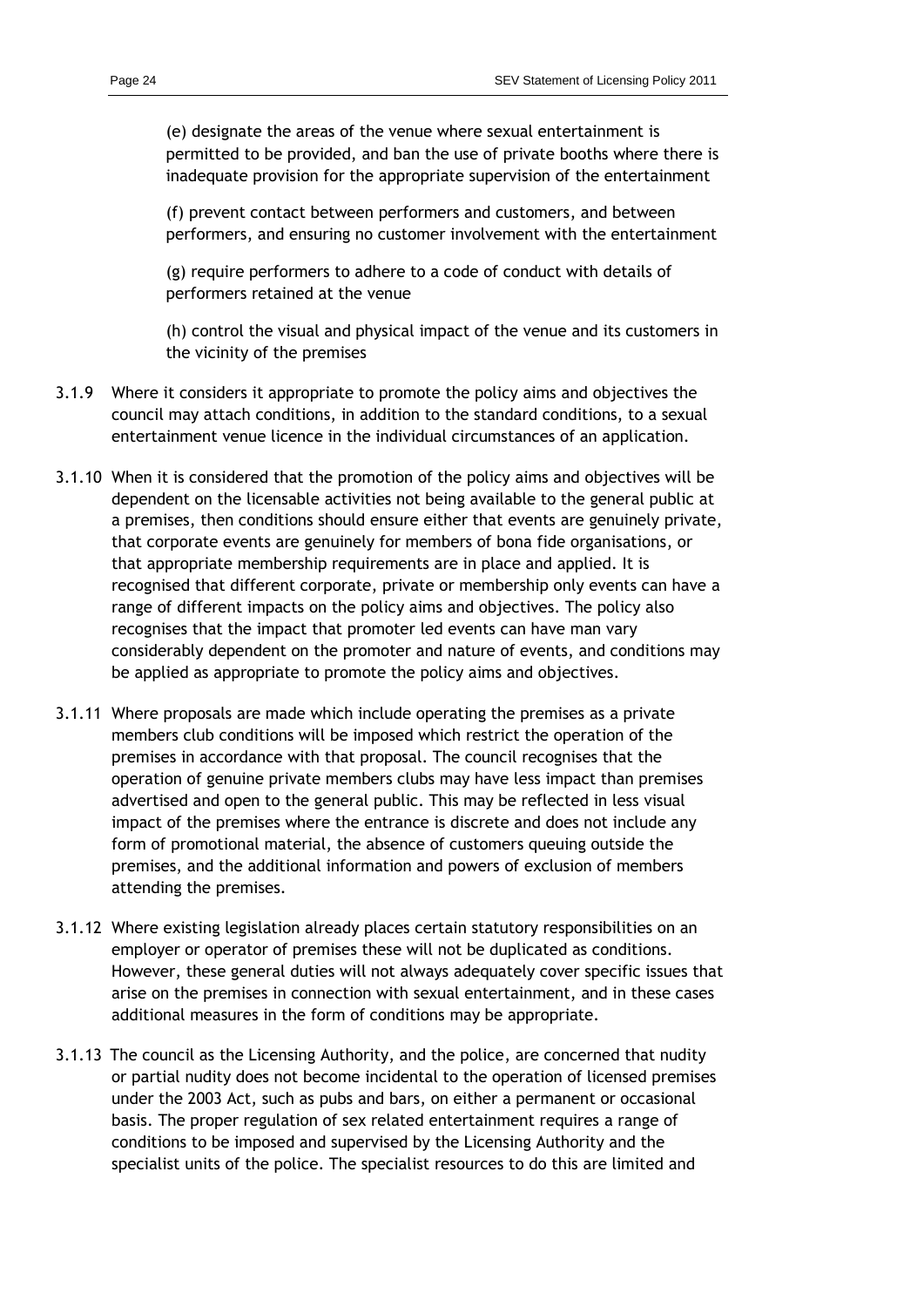such necessary regulation cannot be operated if sex related entertainment is provided on an incidental or casual basis or in a great number of premises.

- 3.1.14 Where appropriate the council will utilise "works conditions" to the effect that the premises will not be operated until specified works are completed or measures put in place to the satisfaction of the relevant responsible authorities. This is an expedient way of resolving technical matters which cannot be readily determined at hearings.
- 3.1.15 The council may publish and from time to time review a set of "model conditions" which may be used either by the applicant when completing an application form or by the council when considering granting an application, to identify conditions which may be appropriate in the individual circumstances of an application.
- 3.1.16 Where a SEV licence is granted to an existing operator, conditions on the existing 2003 Act licence that relate expressly and exclusively to the regulation of relevant entertainment at the premises, or are inconsistent with, and less onerous than, the conditions in the SEV licence, are to be treated as if deleted from the 2003 Act licence.

Management and enforcement approach

- 3.2.1. It is essential that licensed premises operate in compliance with the 1982 Act and to ensure the promotion of the policy aims and objectives. Part of the council"s role is to monitor premises and take appropriate action to ensure that the licensing objectives are promoted.
- 3.2.2. The Licensing Authority will work alongside the Metropolitan Police in promoting the licensing objectives. Protocols will be agreed as appropriate between the police and the council on the responsibilities and procedures for joint working and enforcement.
- 3.2.3. The council in its role as the Licensing Authority will also work in partnership with the Fire Authority to promote the licensing objectives. Protocols as appropriate will be agreed between the London Fire & Emergency Planning Authority (LFEPA) and the council on responsibilities and procedures for joint working and enforcement.
- 3.2.4. The council has an established Corporate Enforcement Policy agreed on 17 March 2008 based around consistency, transparency and proportionality which can be viewed on the council"s website at

http://www.westminster.gov.uk/services/councilgovernmentanddemocracy/councils/d ecisionmaking/enforcement/

The council has also adopted the Enforcement Concordat that can also be viewed on the website.

3.2.5. Inspection and enforcement will be based on the principles of risk assessment, having a graduated response and targeting problem premises. Inspections will not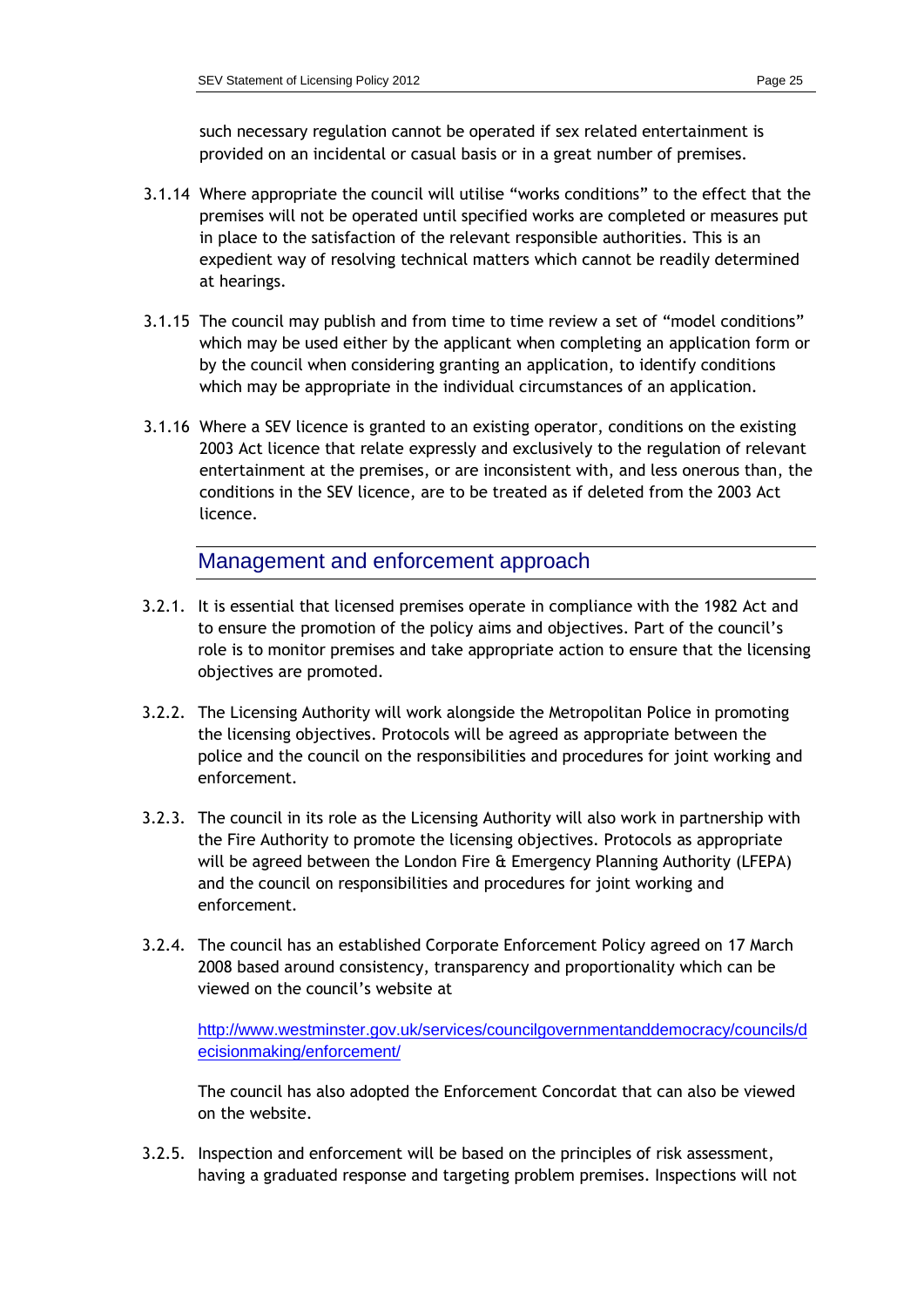be undertaken routinely. Enforcement of the legislation will be objective and transparent.

- 3.2.6. An intelligence led approach will be adopted and information regarding incidents of violent crime, disorder and nuisance in and around licensed premises will be collated to provide a risk assessment basis for inspection and, where appropriate, surveillance, with high-risk operations receiving more attention than premises carrying low public safety/nuisance risks.
- 3.2.7. The Licensing Authority will take appropriate enforcement action against those responsible for unlicensed premises/activity. Action will be carried out in accordance with the council"s Corporate Enforcement Policy.
- 3.2.8. Any complaints received by the council about unlicensed activity or the way licensed premises may be operating will be dealt with in accordance with the council"s Corporate Enforcement Policy and may result in an adjustment to the risk rating, prompting more frequent visits. We will work with businesses in an attempt to resolve issues that are of concern.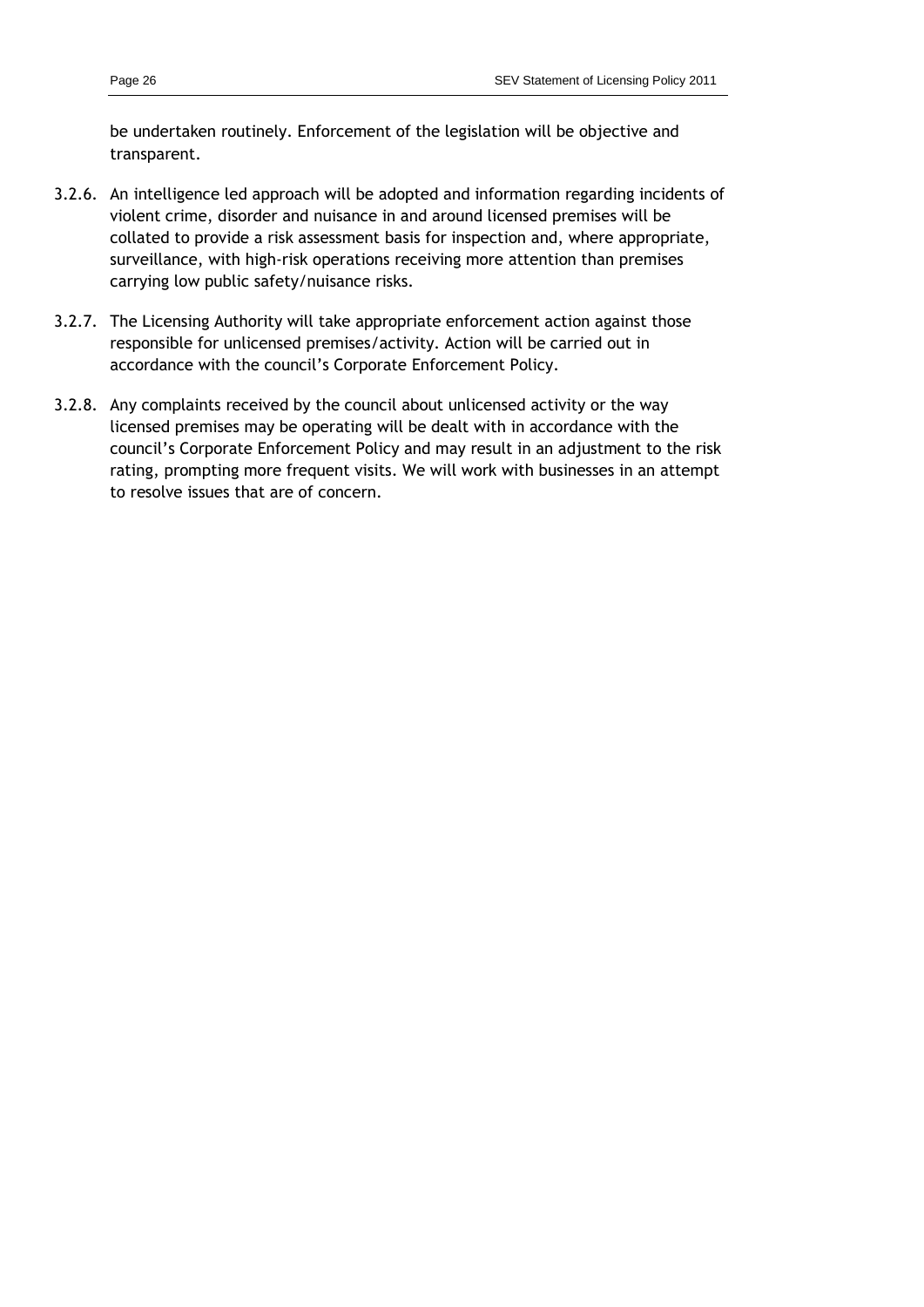# <span id="page-26-0"></span>GLOSSARY



### Audience

An audience includes an audience of one.

### **Clipping**

Obtaining money through deception by the apparent offer of sexual services or entertainment. This may involve the simple deception of receiving money and sending victims to addresses where no such offer is available, the supply of nonalcoholic drinks at inflated prices and the charging of fees for hostess services when not requested. In some instances, it is associated with luring victims to places where they are robbed.

### Local authority

Under section 2 of the Local Government (Miscellaneous Provisions) Act 1982, local authorities in London are defined as the councils of London Boroughs. For the purposes of this statement this is the City of Westminster Council (the council).

#### **Nudity**

The display of nudity is defined in Schedule 3 of the Local Government (Miscellaneous Provisions) Act 1982 as amended as meaning

> (a) in the case of a woman, exposure of her nipples, pubic area, genitals or anus;

(b) in the case of a man, exposure of his pubic area, genitals or anus.

### **Organiser**

"The organiser" in relation to the provision of relevant entertainment at premises, means any person who is responsible for the organisation or management of (a) the relevant entertainment; or (b) the premises.

### Performer

For the purpose of this policy, performer is defined as a person or persons actual providing relevant entertainment at a premises, whether or not the premises are licensed as a sexual entertainment venue. Often, lap dancing performers are self employed.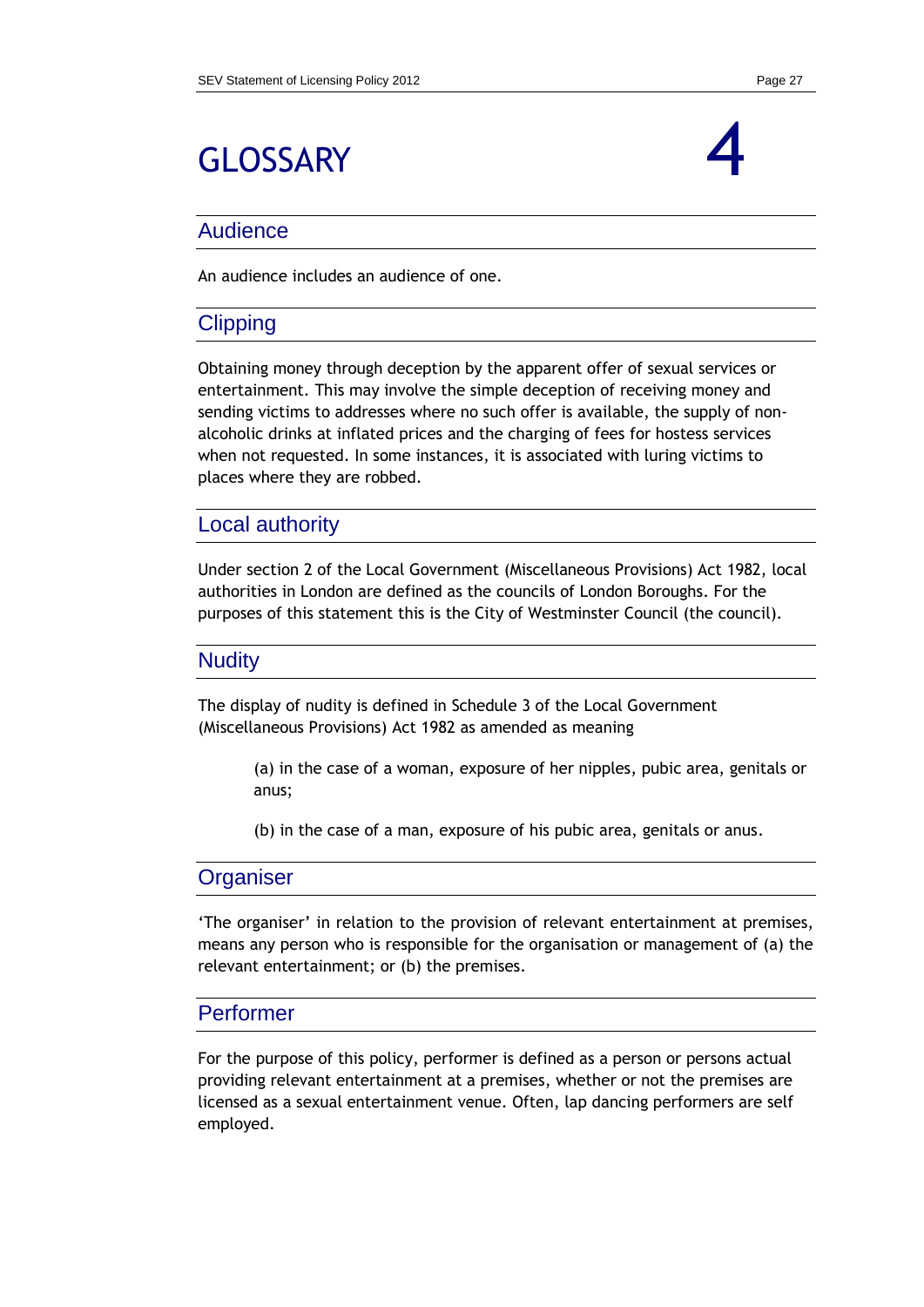#### Premises

Premises are defined in Schedule 3 of the Local Government (Miscellaneous Provisions) Act 1982 as amended to include any vessel, vehicle, or stall but does not include any private dwelling to which the public is not admitted.

### Qualifying club

These clubs are organisations where members have joined together for particular social, sporting or political purposes and have then combined to buy alcohol in bulk as members of the organisation for supply to the club. There are technically no sales of alcohol by retail at such premises except to guests when guests make a purchase. Such clubs have traditionally not been "licensed"; they have registered with the magistrates' courts having established that they qualify to be treated exceptionally. The 2003 Act preserves this special treatment and requires the club to "qualify" to be outside the normal premises licence arrangements. The new authority for the supply of alcohol and provision of other licensable activities on qualifying club premises is a club premises certificate and this is issued by the Licensing Authority. A qualifying club will normally be permitted under the terms of a club premises certificate to sell and supply alcohol to its members and their guests only. In order to be a qualifying club, instant membership is not permitted and members must normally wait at least two days between their application and their admission to the club. Any qualifying club may choose to obtain a premises licence if it decides that it wishes to offer its facilities commercially for use by the general public, including the sale of alcohol to them. Such qualifying clubs should not be confused with proprietary clubs, which are clubs run commercially by individuals, partnerships or businesses for the purposes of profit and which require a premises licence and are not eligible to be qualifying clubs.

Qualifying clubs, when operating as sexual entertainment venues, are subject to the relevant licensing provisions under the Local Government (Miscellaneous Provisions) Act 1982 as amended.

### Security Industry Authority (SIA)

The Security Industry Authority was set up by the Private Security Industry Act 2001. The key role for the SIA involves the managing and issuing of licences for people working in particular areas of the private security business, and the management of the voluntary approved contractor scheme. More details are available at

<http://www.sia.homeoffice.gov.uk/Pages/home.aspx>

#### Sexual entertainment venue and relevant entertainment

A sexual entertainment venue is defined as any premises where "relevant entertainment" is provided before a live audience for the financial gain of the organiser or the entertainer.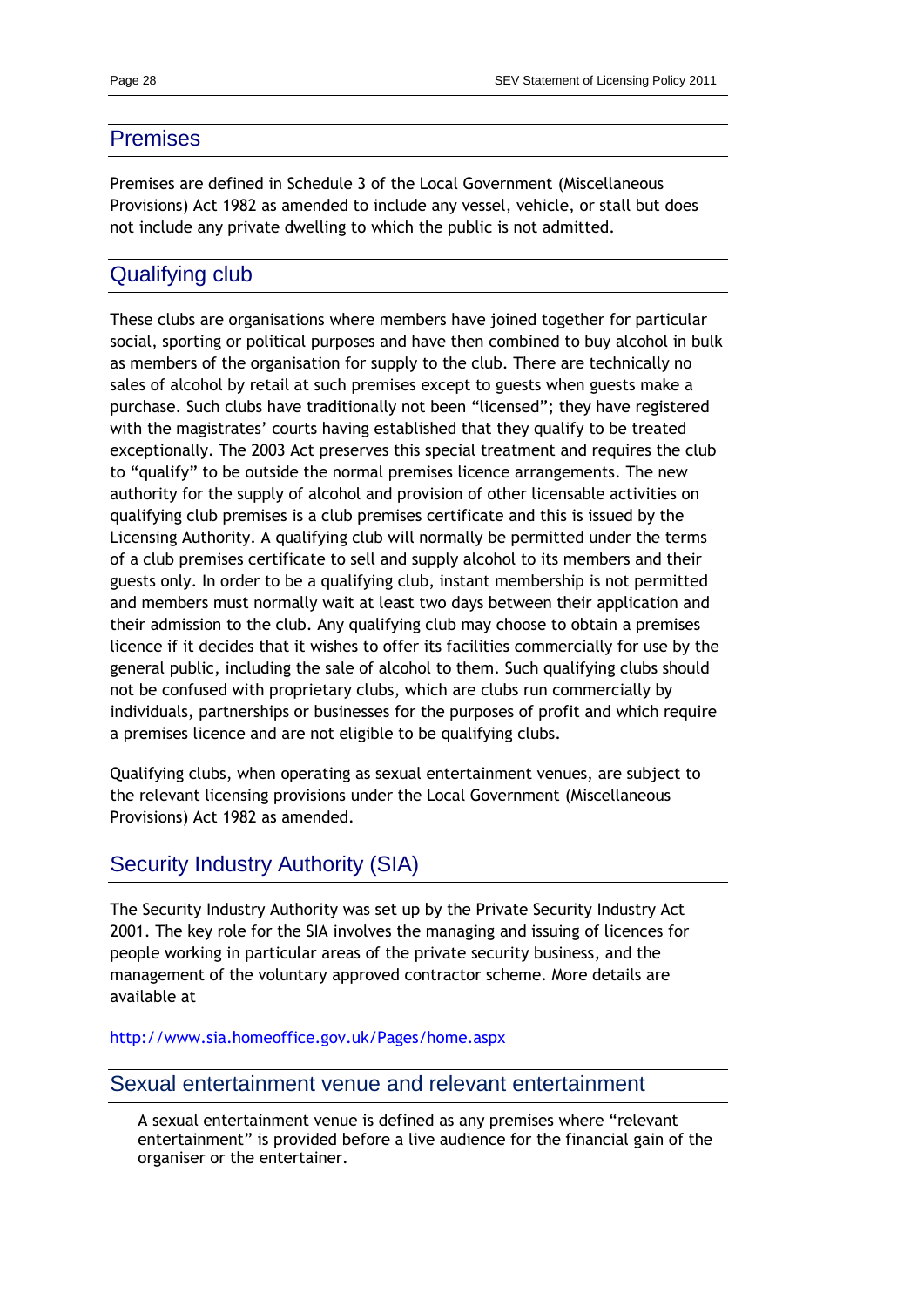"Relevant entertainment" in this context is;

- (a) any live performance; or
- (b) any live display of nudity;

which is of such a nature that, ignoring financial gain, it must reasonably be assumed to be provided solely or principally for the purpose of sexually stimulating any member of the audience (whether by verbal or other means).

However, the 1982 Act states that the following are not sexual entertainment venues for the purposes of the Act-

- a. sex cinemas and sex shops
- b. premises at which the provision of relevant entertainment is such that , at the time in question and including any relevant entertainment which is so provided at that time
	- i. there have not been more than eleven occasions on which relevant entertainment has been so provided which fall (wholly or partly) within the period of 12 months ending with that time;
	- ii. no such occasions have lasted for more than 24 hours; and
	- iii. no such occasion has begun within the period of one month beginning with the end of any previous occasion on which relevant entertainment has been provided (whether or not that previous occasion falls within the 12 month period mentioned in sub-paragraph i);
- c. premises specified or described in an order made by the relevant national authority.

## Sex establishments

These are defined in Schedule 3 of the Local Government (Miscellaneous Provisions) Act 1982 as amended. They are sex shops, sex cinemas, hostess bars, and sexual entertainment venues.

### Vessels

Vessels are defined in Schedule 3 of the Local Government (Miscellaneous Provisions) Act 1982 as amended to include any ship, boat, raft, or other apparatus constructed or adapted for floating on water.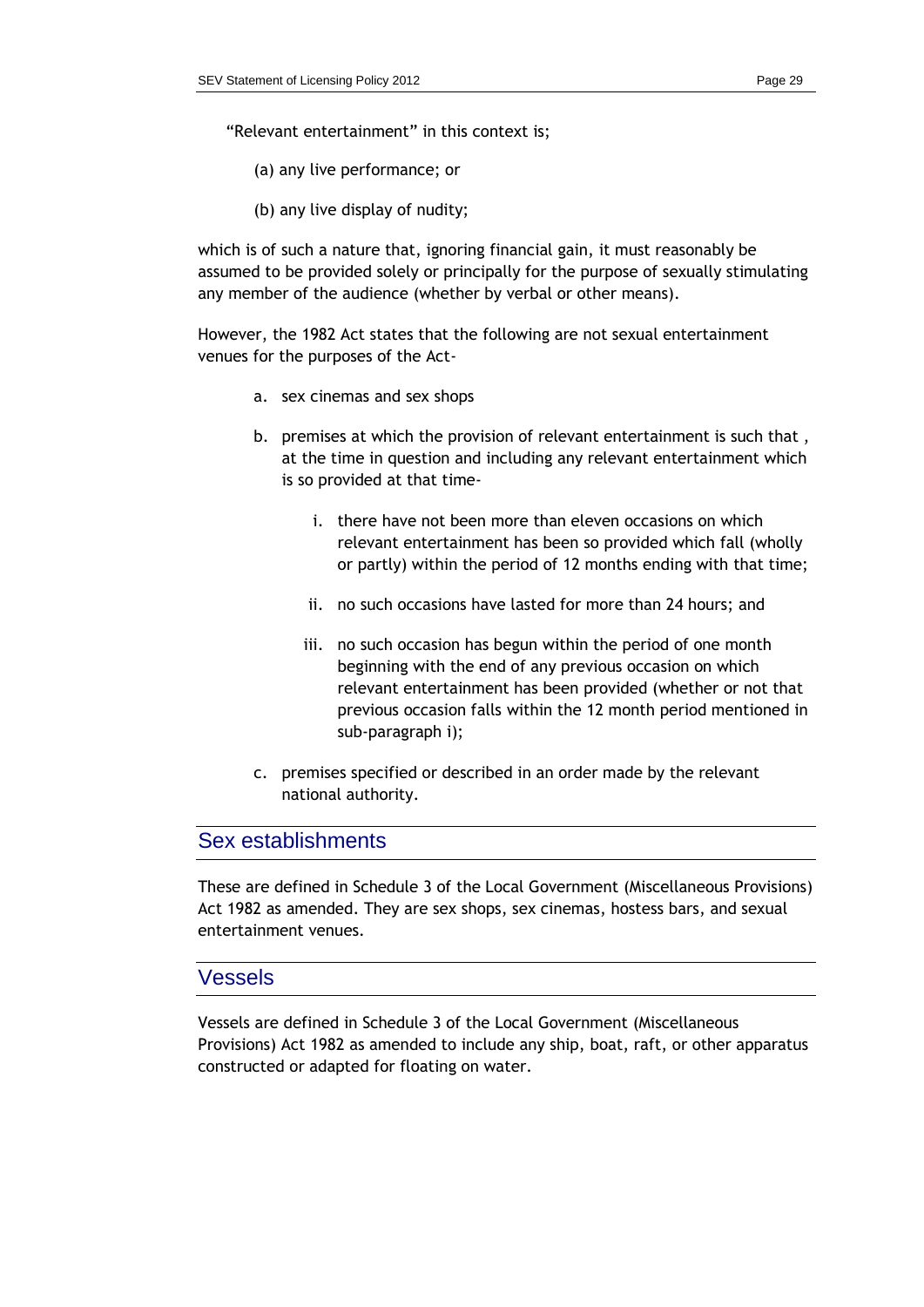# <span id="page-29-0"></span>APPENDICES

# 5

- APPENDIX 1 DELEGATION
- APPENDIX 2 CORE CAZ NORTH BOUNDARY MAP
- APPENDIX 3 TRANSITION PROCEDURES

USEFUL CONTACTS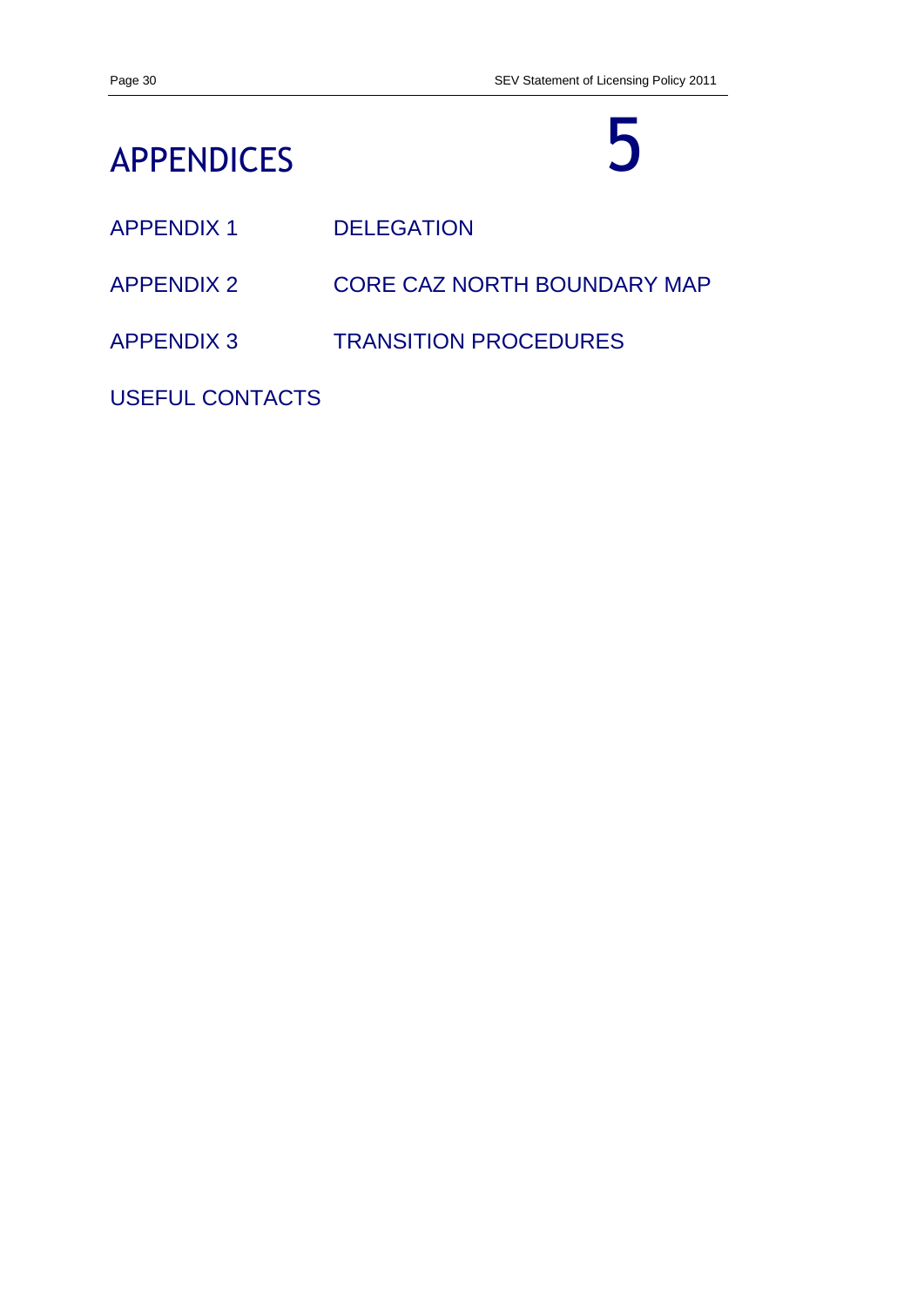# APPENDIX 1 – DELEGATION

# Sexual Entertainment Venues – Schedule of Delegation

| Decision                                                                          | Cabinet member in<br>consultation with<br>Chairman of<br><b>Licensing Committee</b> | Licensing<br>committee or sub-<br>committee | Council Officer |
|-----------------------------------------------------------------------------------|-------------------------------------------------------------------------------------|---------------------------------------------|-----------------|
| Approval of policy<br>relating to SEV<br>licensing                                | X                                                                                   |                                             |                 |
| Pass resolution<br>relating to standard<br>conditions                             |                                                                                     | χ                                           |                 |
| Set or vary fees and<br>charges                                                   |                                                                                     | X                                           |                 |
| Determination of an<br>opposed new<br>application                                 |                                                                                     | Χ                                           |                 |
| Determination of an<br>unopposed new<br>application                               |                                                                                     | X                                           |                 |
| Determination of an<br>opposed renewal,<br>variation or transfer<br>application   |                                                                                     | X                                           |                 |
| Determination of an<br>unopposed renewal,<br>variation or transfer<br>application |                                                                                     |                                             | X               |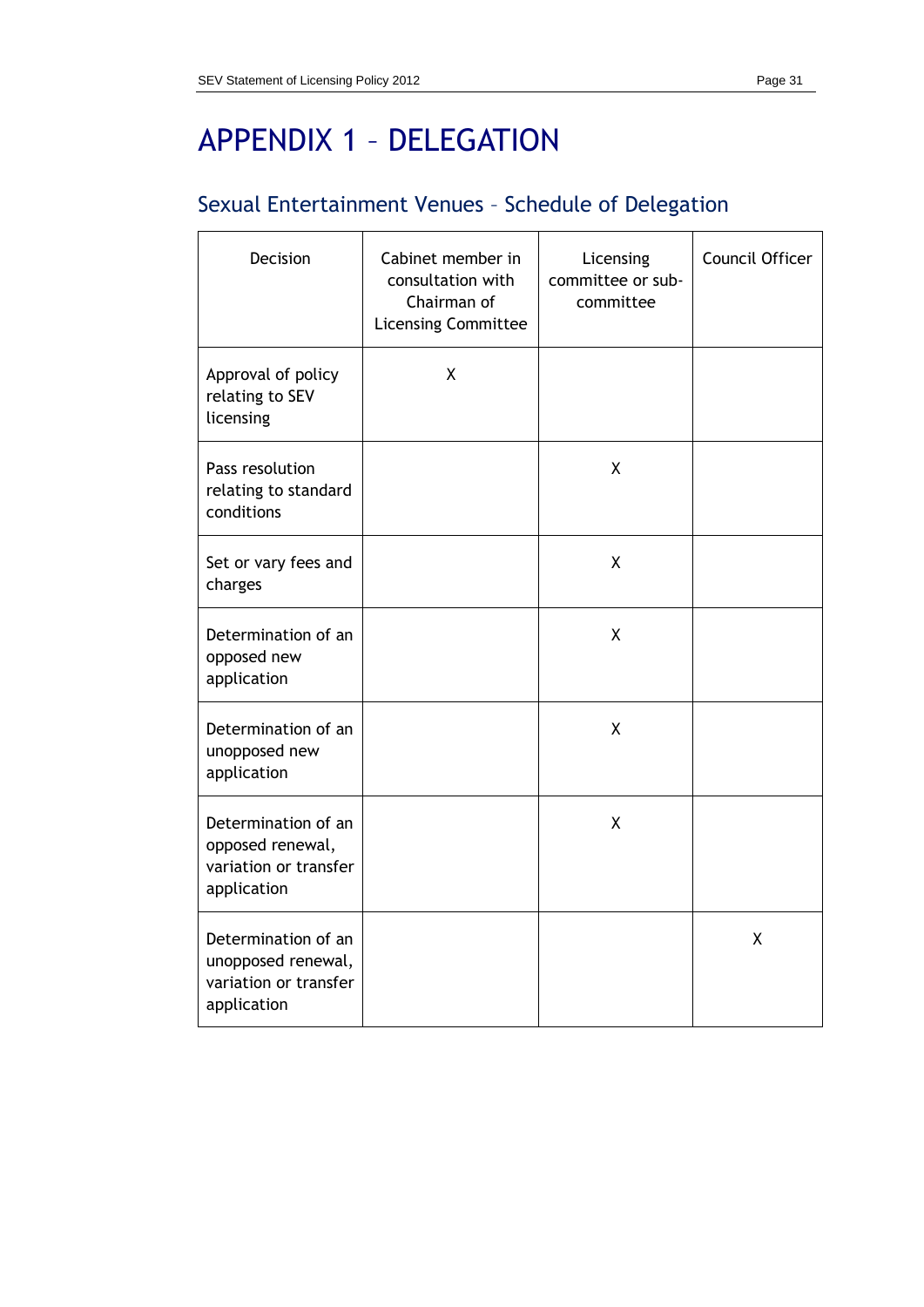# APPENDIX 2. - CORE CAZ NORTH

# BOUNDARY MAP

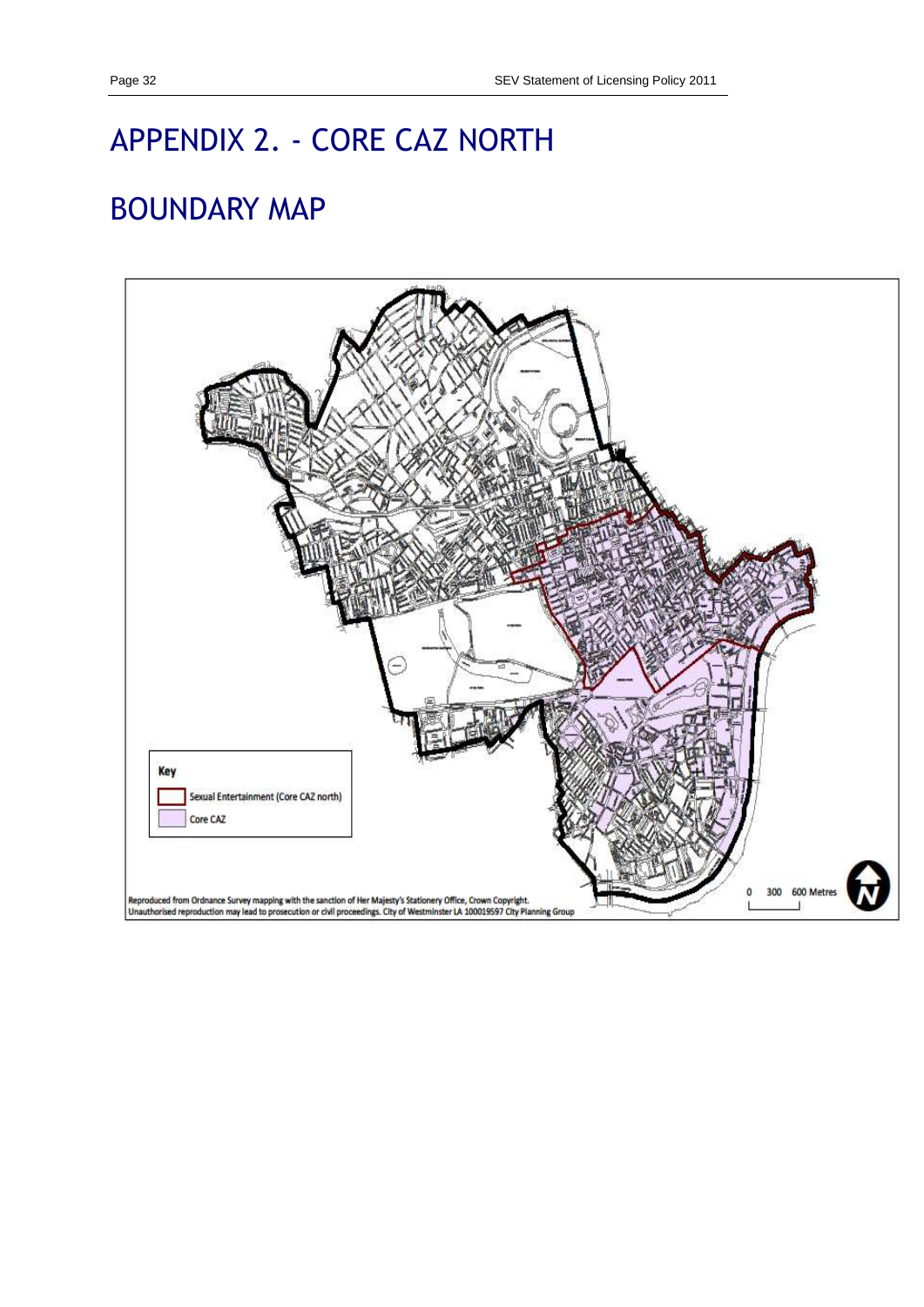# APPENDIX 3. – TRANSITION PROCEDURES

#### **Introduction**

On the 1st October 2011 the Sexual Entertainment Venue (SEV) licensing arrangements came into effect within Westminster. From this date there is a 12 month transitional provisions period during which existing and new operators can apply to the council for a SEV licence. During this 12 month period there are three key dates. These are;

- 1st appointed day 1st October 2011
- 2nd appointed day 1st April 2012
- 3rd appointed day 1st October 2012

These appointed days represent key points within the transitional provisions. The key points of the appointed days are detailed below.

#### **1st October 2011 – 1st appointed day**

This is the date that the council has resolved that Schedule 3 of the Local Government (Miscellaneous Provisions) Act 1982 (1982 Act) as amended by the Policing and Crime Act 2009 (2009 Act) come into force. This amended schedule of the 1982 Act regulates the licensing of venues that offer relevant entertainment.

If an operator does not hold a Licensing Act 2003 (2003 Act) premises licence or club premises certificate that permits relevant entertainment before the 1st appointed day, they cannot provide relevant entertainment within Westminster after this date. However, a new SEV licence application can be made at any point during the 12 month transitional period.

Existing operators that do hold a 2003 Act licence<sup>1</sup> to allow relevant entertainment can continue to provide relevant entertainment until the 3rd appointed day or until their application for a SEV licence, and any appeal, has been determined.

Any existing or new operator can apply for a new SEV licence from the 1st appointed day.

#### **1st April 2012 – 2nd appointed day**

-

The 2nd appointed day is the cut off day for applicants that want their application to be considered with all other applications that have been made since the first

<sup>&</sup>lt;sup>1</sup> 2003 Act Licence means a premises licence or club premises certificate.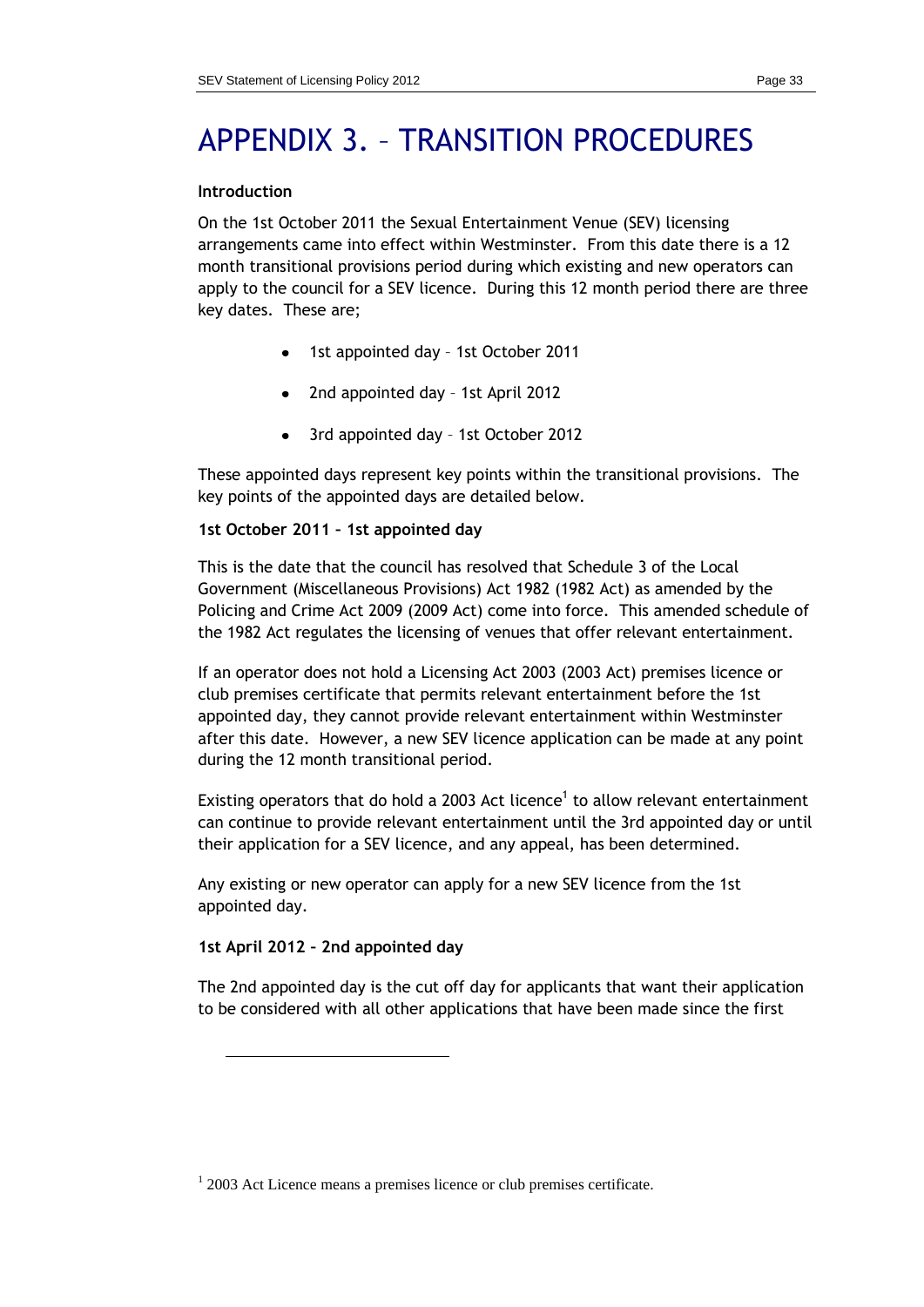appointed day. All of the applications made during this period will be considered by the council before any decision to grant a SEV licence is made. The council cannot determine any applications prior to the 2nd appointed day.

After the 2nd appointed day the applications will be put before the council Licensing Sub-Committee, who will consider all applications made during this period before determining each application. The Sub-Committee will consider all applications, having regard to the council policy relating to SEVs, the 1982 Act, any Article 1 and/or 10 rights under the European Convention on Human Rights (ECHR) and any oral or written evidence provided to them. The Council will issue its formal decision relating to each application within 14 days from the date that all applications have been heard.

If a SEV licence is granted to a new operator it will take effect from the date of notification of the decision and will be granted for one year. Licenses granted to existing operators will take effect from the 3rd appointed day. The reason for this is that existing operators can already provide relevant entertainment until the 3rd appointed day under their existing 2003 Act licence.

Any applications that are received after the 2nd appointed day will not be considered by the council until it has determined all applications that were received between the 1st and 2nd appointed days. Once those applications have been determined the council will then consider those applications received after the 2nd appointed day. These applications will be considered as soon as practicable by the council Licensing Sub-Committee. The decision relating to the applications made after the 2nd appointed day will be given at the hearing after the Sub-Committee has considered the application against the council SEV policy, 1982 Act, any Article 1 and/or 10 rights under the EHCR and any oral or written evidence given to it.

The council cannot guarantee that any applications received after the 2nd appointed day will be determined by the 3rd appointed day. It is recommended that operators who intend to apply for a SEV licence make their application to the Council as soon as possible during the transitional period.

#### **1st October 2012 – 3rd appointed day**

On the 3rd appointed day any operator who does not hold a SEV licence cannot provide relevant entertainment.

All SEV licenses that were granted to existing operators will come into effect and their licence will last for one year from this date.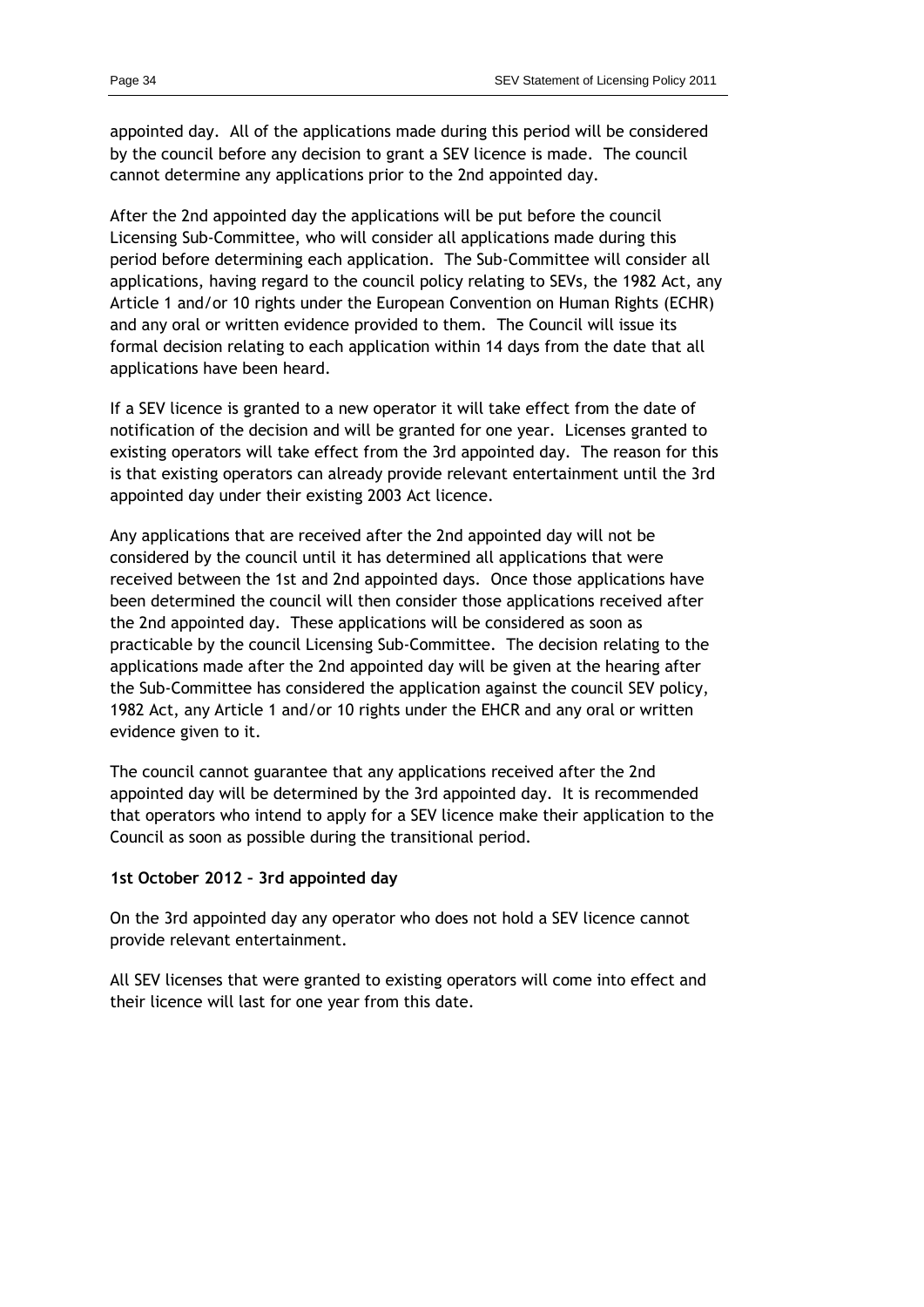### Useful contacts

**Information on the various aspects of the licensing process and policy can be obtained from the following bodies**:

#### Information on licensing:

Licensing Process Team Westminster City Council Address: 64 Victoria Street, London, SW1E 6QP Licensing Helpline: Telephone: 020 7641 8549

#### Information on environmental health, safety and noise:

Premises Management Westminster City Council Environmental Health Consultation Team Address: 64 Victoria Street, London, SW1E 6QP Telephone: 020 7641 3161 Fax: 020 7641 3436

#### Information on licensing enforcement and crime prevention:

Westminster Police Westminster Police Licensing Team Address: 64 Victoria Street, London, SW1E 6QP Telephone: 020 7641 1721/3179 Fax: 020 7641 2436

### Information on crime and disorder reduction:

Crime and Disorder Reduction Partnership Westminster City Council Crime & Disorder Reduction Team Address: 64 Victoria Street, London, SW1E 6QP Telephone: 020 7641 1038/2103 Fax: 020 7641 1221

Email: communitysafety@ westminster.gov.uk

#### Information on licensing regarding children and families:

Social and Community Services- Children and Families Westminster City Council Head of Commissioning - Child Protection & Quality Address: 4 Frampton Street, London NW8 8LF Telephone: 020 7641 7668 Fax: 020 7641 7672

#### Information on planning applications:

Development Planning Services Westminster City Council Address: 64 Victoria Street, London, SW1E 6QP

#### Central Area Team (W1 addresses): Telephone: 0207 641 2514/2927 Fax: 0207 641 3158

South Area Team (SW1, SW7, WC2, EC4 addresses): Telephone: 020 7641 2977/2681 Fax: 020 7641 2339

North Area Team (W2, W9, W10, W11, NW1, NW8 addresses): Telephone: 020 7641 2924/2017 Fax: 020 7641 2338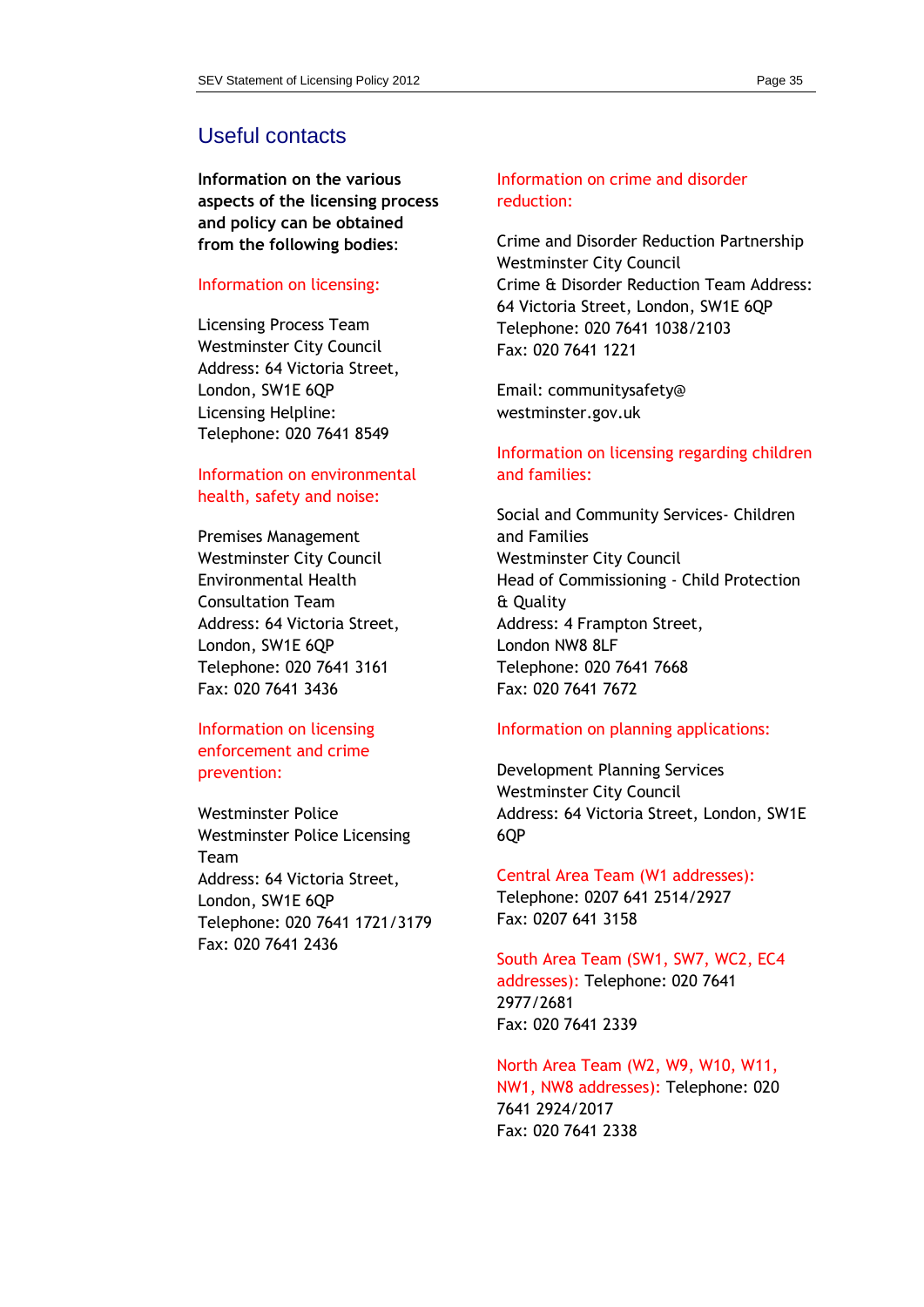Planning Enforcement Team (all post-codes): Telephone: 020 7641 8956

#### Information on Special Events:

Special Events Team Westminster City Council 64 Victoria Street, London SW1E 6QP Telephone: 020 7641 2390 Fax: 020 7641 2640

Email: speciale@ westminster.gov.uk

#### Information on fire safety and licensing requirements:

London Fire & Emergency Planning Authority Address: 156 Harrow Road, London, W2 6NL Telephone: 020 7587 2300 Email: info@london-fire.gov.uk Further information about the Licensing Act 2003 and Guidance issued under section 182 of the Act can be obtained from the Home Office at:

Home Office Direct Communications Unit 2 Marsham Street London SW1P 4DF

### General Enquiries:

Telephone 020 7035 4848

# Email:

[public.enquiries@homeoffice.gsi.gov.uk](mailto:public.enquiries@homeoffice.gsi.gov.uk)

**Note: This contacts list was correct at the time of printing and may change over a period of time.**

www.westminster.gov.uk/licensing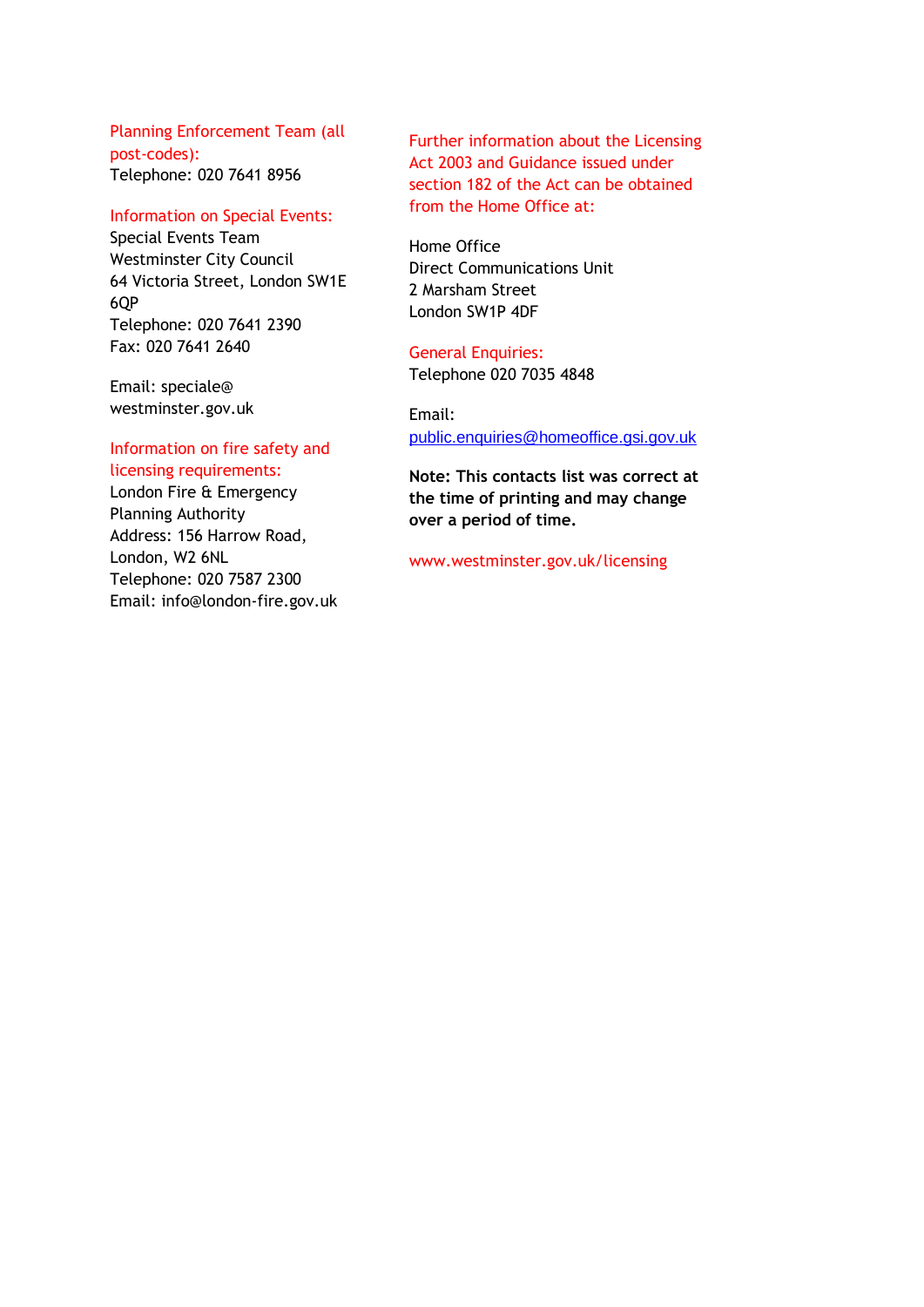# **Notes:**